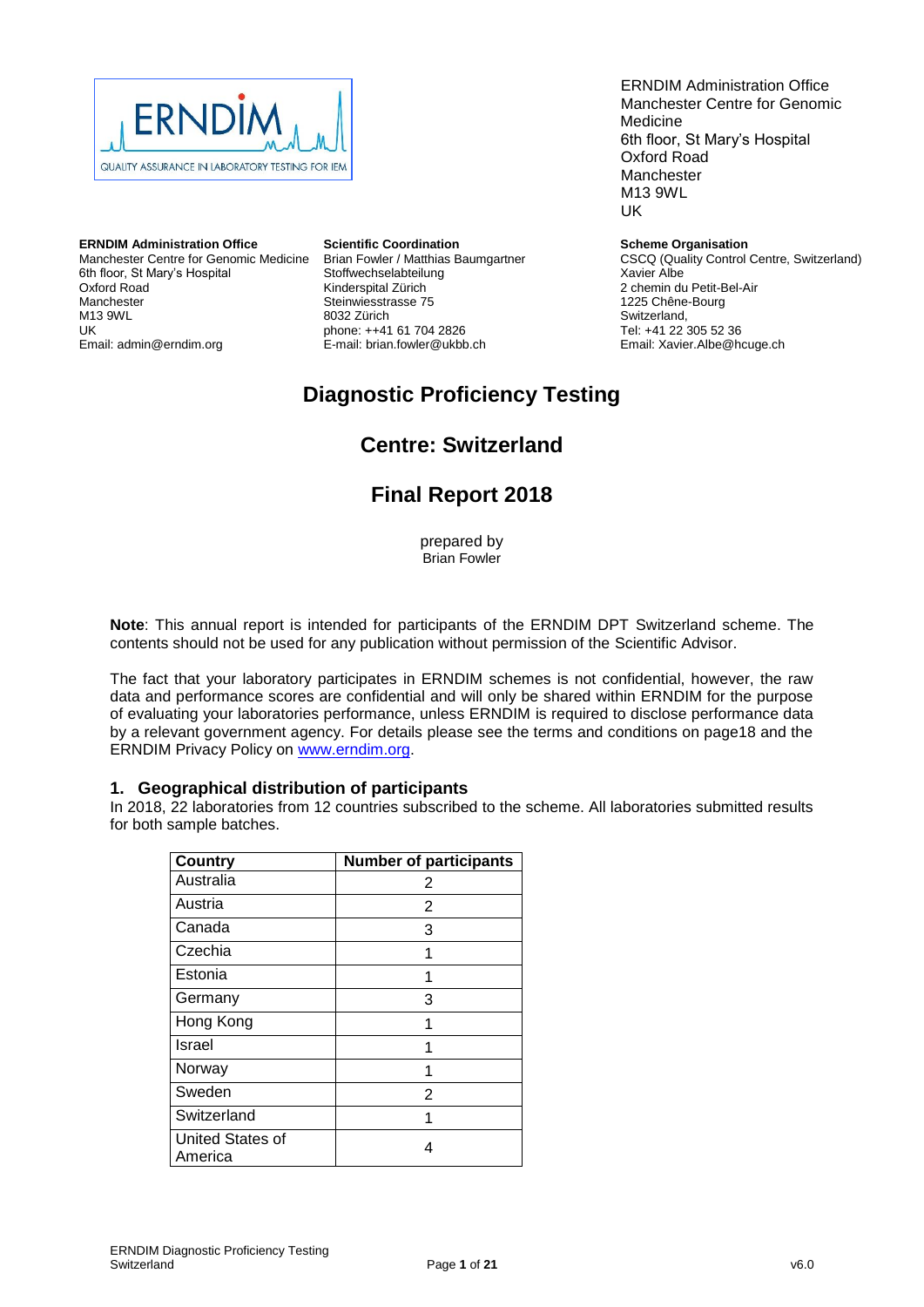## **2. Design and logistics of the scheme including sample information**

## **Receipt of samples**

The urine samples were distributed to participants on **February 5 th** at ambient temperature by CSCQ using the courier DHL. Delivery times of samples reported by the courier were all within a maximum of four days and 15 labs reported receipt on the same dates. 5 labs reported receipt 1-7 days later than the courier and one lab 39 days, obviously an error. Specific details regarding your own samples are available on request.

The samples have been heat-treated. They were pre-analysed in our institute after 3 days incubation at ambient temperature (to mimic possible changes that might arise during transport). In all six samples the typical metabolic profiles were preserved after this process. . Three were from our institute, the common sample came from Prague and two had been provided by scheme participants, *K. Ounap, Tartu, Estonia and S. Scholl-Bürgi, Austria,* to whom we express our gratitude.

## **3. Tests**

Ability to analyse amino acids, organic acids, mucopolysaccharides, oligosaccharides and purines/pyrimidines was required in 2018.

## **4. Schedule of the scheme**

| Sample distribution                | Feb 5th, 2018                    |
|------------------------------------|----------------------------------|
| Start of analysis of Survey 2018/1 | Feb 26th, 2018                   |
| Survey 2018/1 - Results submission | March 12th, 2018                 |
| Survey 2018/1 - Reports on website | May 4 <sup>th</sup> , 2018       |
| Start of analysis of Survey 2018/2 | May 28th, 2018                   |
| Survey 2018/2 - Results submission | June 11th, 2018                  |
| Survey 2018/2 - Reports on website | July 31 <sup>st</sup> , 2018     |
| Annual meeting of participants     | SSIEM, Athens, September 4, 2018 |
| Annual Report 2018                 | December 2018                    |

We continued to use the evaluation programme to generate individual lab reports and these were made available on the CSCQ website in good time close to the foreseen dates. Feedback on the content and style of these reports is invited.

## **5. Results**

All labs returned results for both the first and second surveys and by the deadline.

|                    | <b>Survey 1</b> | <b>Survey 2</b> |
|--------------------|-----------------|-----------------|
| Receipt of results | nr              | າາ              |
| No answer          |                 |                 |

## **6. Web site reporting**

The website reporting system is compulsory for all centres. Please read carefully the following advice:

- Selection of tests: **don't select a test if you will not perform it**, otherwise the evaluation program includes it in the report.
- **Results** 
	- Give quantitative data as much as possible.
	- Enter the key metabolites with the evaluation **in the tables** even if you don't give quantitative data.
	- If the profile is normal: enter "Normal profile" in "Key metabolites".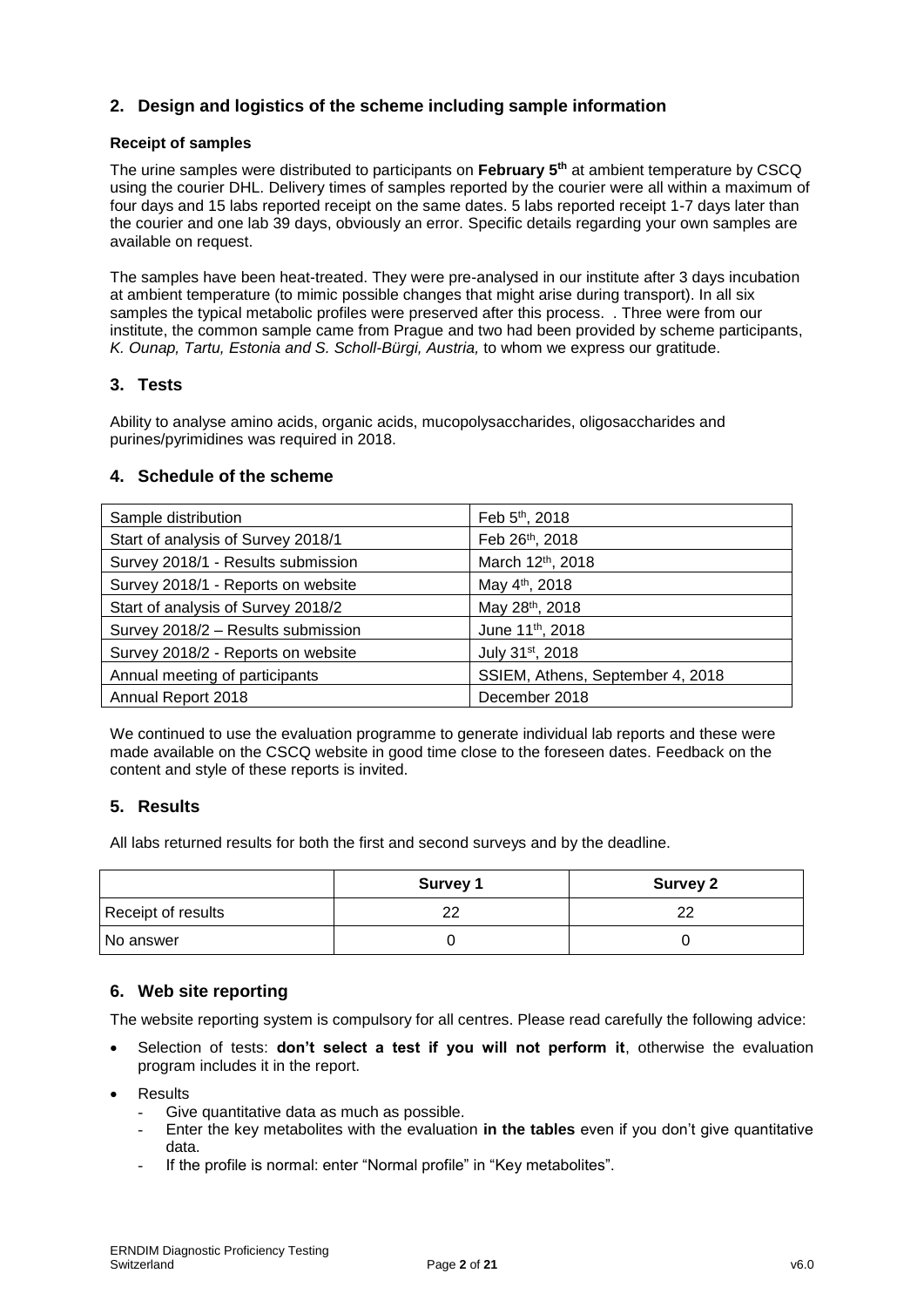- **Don't enter results in the "comments" window**, **otherwise your results will not be included in the evaluation program.**
- Recommendations = **advice for further investigation**.
	- Scored together with the interpretative score.
	- Advice for treatment are not scored.
	- **Don't give advice for further investigation in "Comments on diagnosis"**: it will not be included in the evaluation program.

## **7. Scoring and evaluation of results**

**Two criteria** are evaluated: analytical performance, interpretative proficiency including recommendations for further investigations. Due to the large variability in reporting results in various countries, recommendations pertaining to treatment are not evaluated in proficiency testing, however they may be considered by the scheme organisers in evaluating interpretation.

| Analytical performance<br>A                     |                               | Correct results of the appropriate tests  |                  |
|-------------------------------------------------|-------------------------------|-------------------------------------------|------------------|
|                                                 |                               | Partially correct or non-standard methods | max <sub>2</sub> |
|                                                 |                               | Unsatisfactory or misleading              |                  |
|                                                 |                               | Good (diagnosis was established)          |                  |
| Interpretative proficiency &<br>Recommendations | Helpful but incomplete        | max <sub>2</sub>                          |                  |
|                                                 | Misleading or wrong diagnosis |                                           |                  |

The total score is calculated as a sum of these two criteria. The maximum to be achieved is 4 points per sample. The scores were calculated only for laboratories submitting results.

## **7.1. Score for satisfactory performance**

At least 15 points from the maximum of 24 (62%).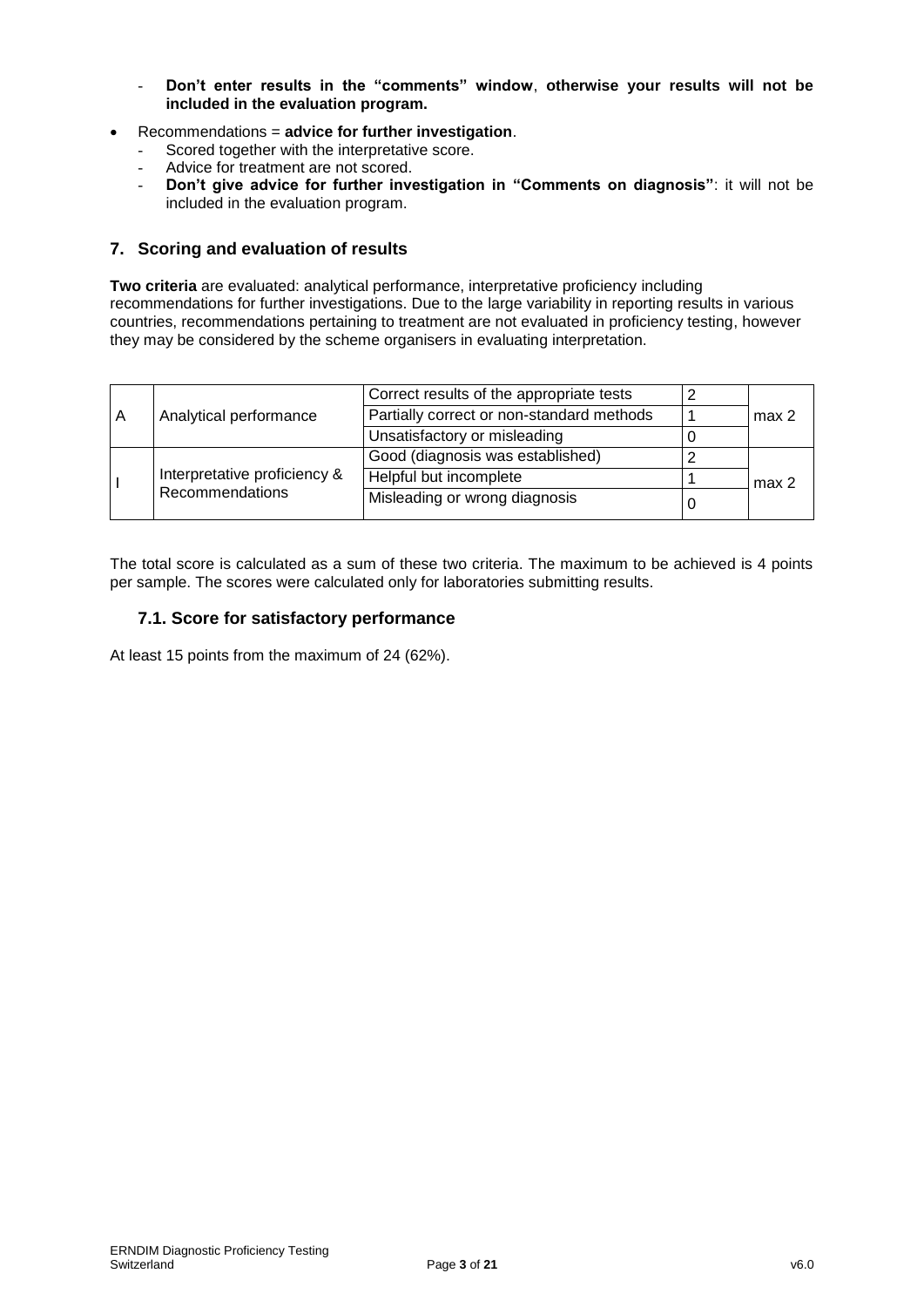## **8. Results of samples and evaluation of reporting**

## **8.1. Patient A**

Dihydropyrimidine dehydrogenase (DPD) deficiency (thymine-uraciluria). OMIM # 274270

This was the common sample that was distributed to all five DPT schemes**.**

## **Patient details provided to participants**

This female patient was referred at the age of 18 years with suspicion for multiple sclerosis based on MRI scan. Since the age of 5 years mental retardation and cognitive impairment was observed. Urine was collected at the age of 20 years.

#### **Patient details**

The diagnosis was confirmed by enzymatic and molecular genetic analyses. See ERNDIM website for more details (Meeting reports, Athens 2018).

#### **Analytical performance**

Organic acid analysis and/or purine and pyrimidine analysis was needed to detect the key metabolites, Uracil and Thymine. Finding of elevation of each received one point. Analytical proficiency was 95%.

#### **Diagnosis / Interpretative proficiency**

The correct diagnosis of dihydropyrimidine dehydrogenase was scored with two points. No point was given for one lab that recommended P/P analysis but specifically to rule out adenylo-succinate lyase deficiency. Interpretative proficiency was 98%.

#### **Recommendations**

Appropriate recommendations were:

Repeat analysis to carefully check for dihydrouracil and dihydrothymine in urine to exclude dihydropyrimidinase deficiency, measurement of DPD activity in fibroblasts and mutation analysis of the DPYD gene are all appropriate user recommendations. Avoidance of treatment with 5-fluorouracil is important.

#### **Overall impression**

Overall proficiency for this straightforward sample was very high at 97%

#### *This sample was considered by the SAB to be eligible for critical error i.e. missing thymine/uracil. One lab missed elevated thymine and uracil and received CE for this sample.*

#### **Analytical Details**

| <b>Creatinine</b>      |
|------------------------|
| $n=22$                 |
| median= $5.38$         |
| mean= $5.40$           |
| $SD = 0.31$            |
| min, max= [4.43, 5.84] |

**pH**  $n=11$ median= 6.50 mean= 6.45 SD= 0.35 min, max= [6.00, 7.00]

**Spot tests** 

All negative

## **Organic Acid, Purine/ Pyrimidine analysis**

|                                | points |
|--------------------------------|--------|
| Inc. Thymine $(OA 13, P/P 14)$ |        |
| Uracil (OA 14. P/P 14)         |        |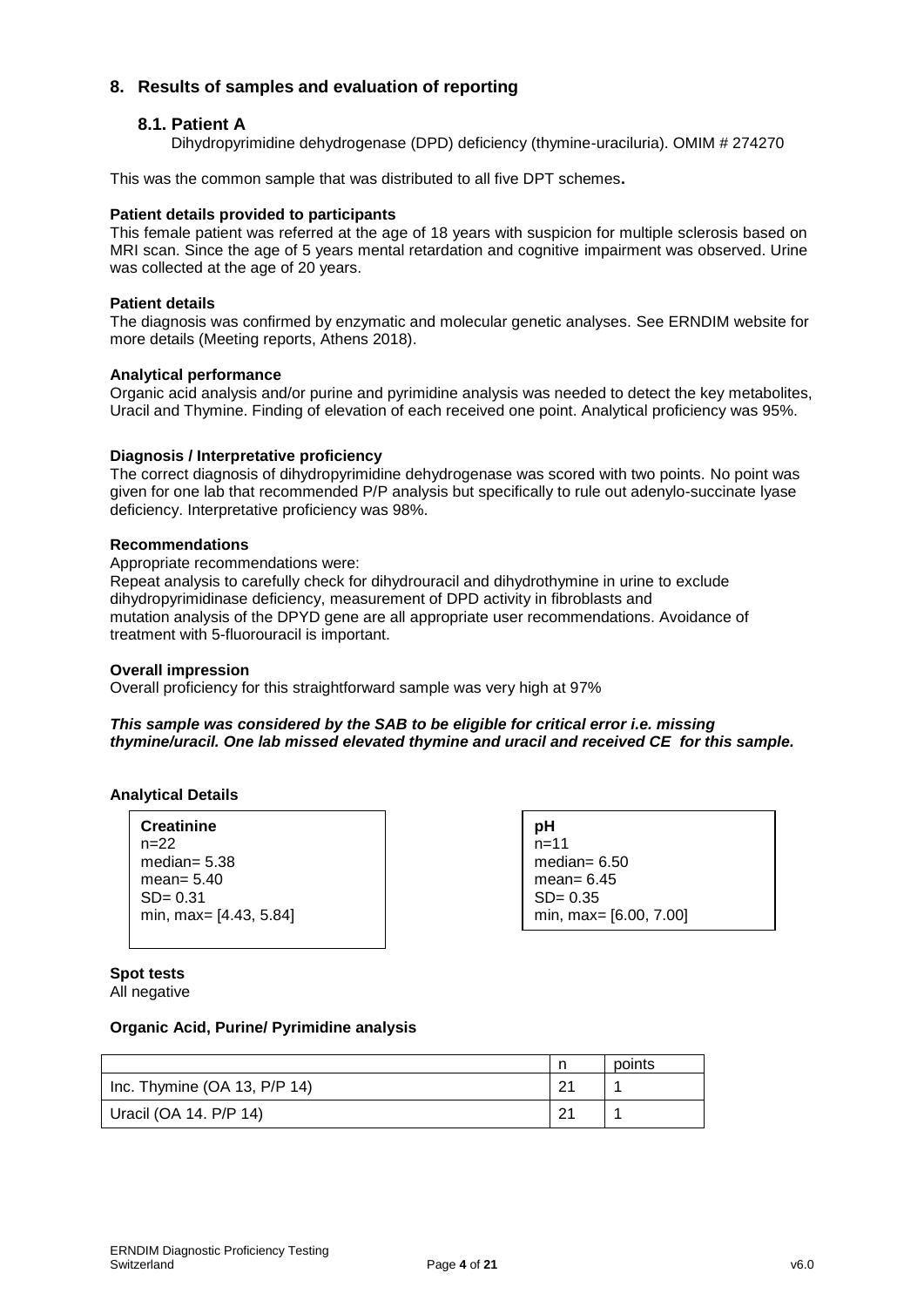**Thymine (Purine/Pyrimidines)**  $n=11$ median= 67 min, max= [46, 379]

**Uracil (Purine/Pyrimidines)** n=11 median= 152 min, max= [112 - 916]

#### **Interpretation**

|                                                     |          | Points |
|-----------------------------------------------------|----------|--------|
| Dihydropyrimidine dehydrogenase deficiency          | $\Omega$ |        |
| No specific diagnosis, P/P recommended for adenylo- |          |        |
| succinate lyase deficiency                          |          |        |

Full details of the results of this common sample are to be found on the ERNDIM website with the following link:

<https://erndim.org/store/docs/ERNDIMDPTCommonsample201-GUKATEFE591813-27-09-2018.pdf>

#### **Purine / Pyrimidine - Tandem MS**

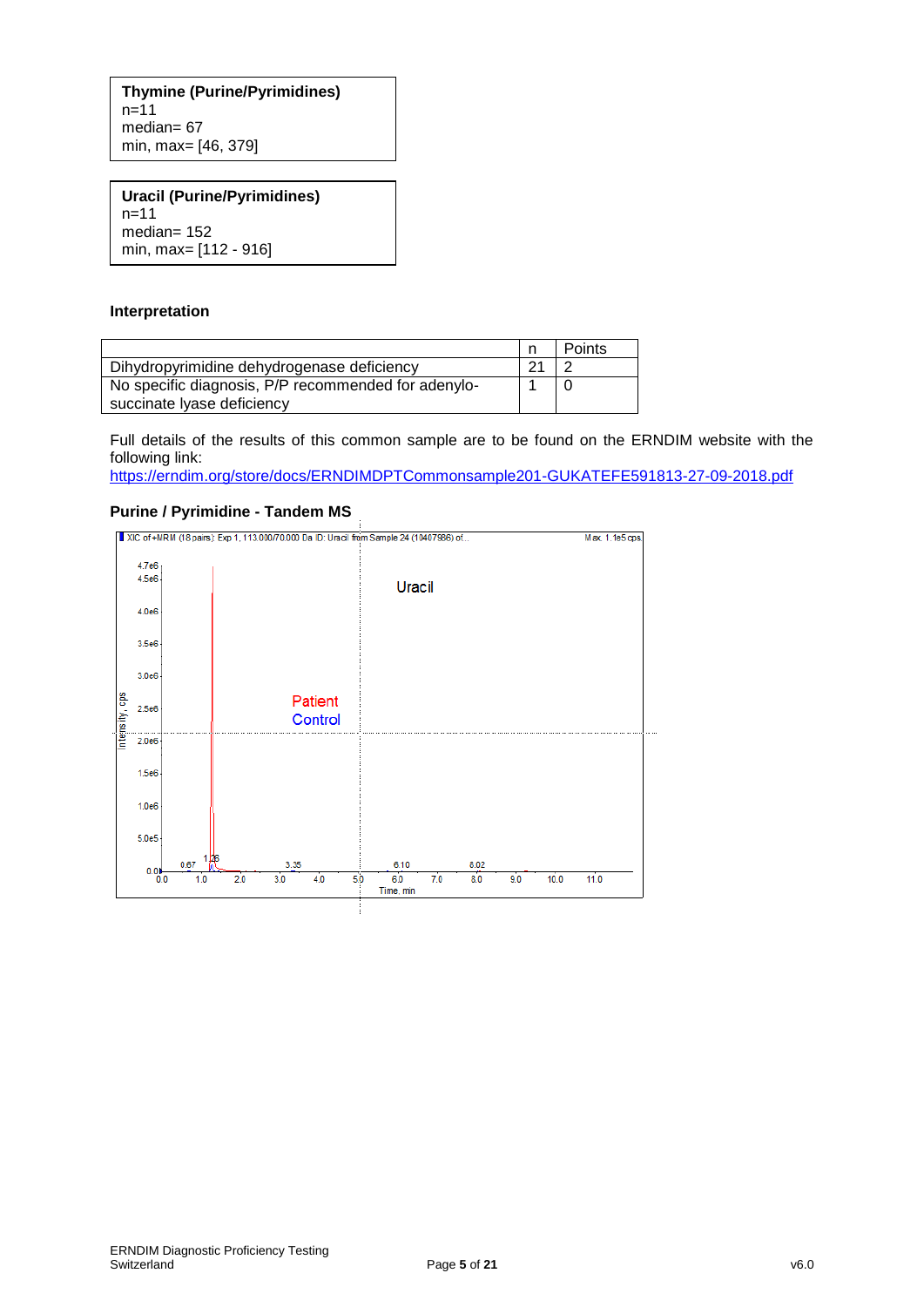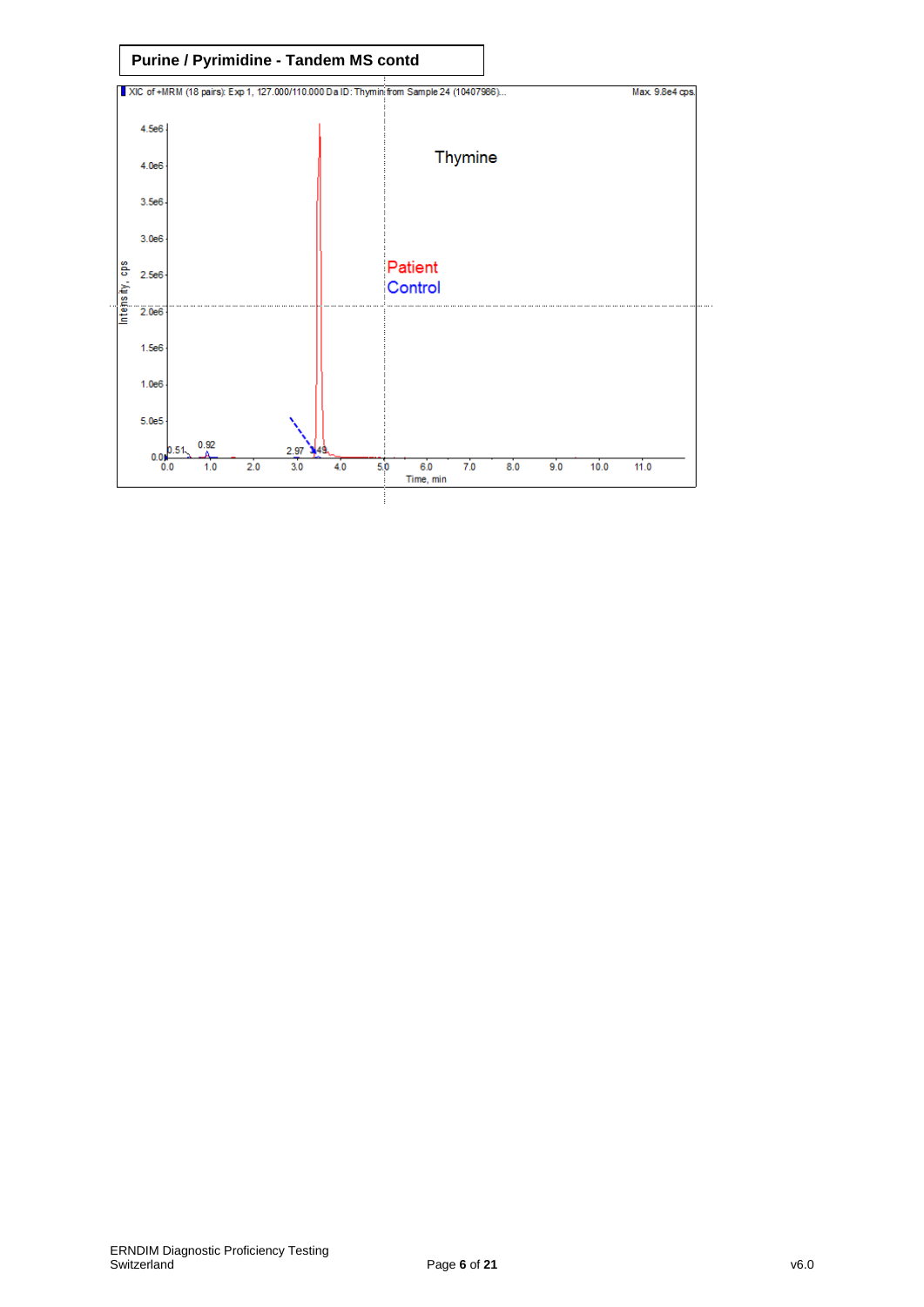## **8.2. Patient B**

Isovaleric Acidemia due to Isovaleryl-CoA Dehydrogenase Deficiency . OMIM 243500

#### **Patient details provided to participants**

Female presented at 6 days with poor feeding, movement abnormalities muscular hypotonia and seizures. Neutropenia and thrombocytopenia was observed. Sample collected on treatment at 25 years of age.

#### **Patient details**

A 6 day old female child presented with increasing feeding problems, reduced movement, muscular hypotonia and a left sided seizure together with neutropenia, thrombopenia and hyperammonaemia. The diagnosis of isovaleryl CoA dehydrogenase deficiency was confirmed by the finding of reduced fixation of label from [14C] isovalerate in fibroblasts and by mutation analysis.

#### **Analytical performance**

The key finding of elevated isovalerylglycine was scored with two points and was reported by all laboratories. Some other associated metabolites such as 3-hydroxyisovaleric acid and isovalerylglutamate were reported by a few labs.

#### **Diagnosis / Interpretative proficiency**

All labs made the correct diagnosis of isovalerylCoA dehydrogenase deficiency (two points).

#### **Recommendations**

Appropriate ones given were analysis of acyl carnitines (10 labs), enzyme assay (7 labs) or mutation analysis (13 labs). Other recommendations included acylglycine analysis (3),treatment monitoring (2), refer to specialist (6), gene not needed (1).

#### **Overall impression**

Excellent performance with 100% efficiency.

#### *This was considered by the SAB to be eligible for critical error. No lab qualified for this sample*

#### **Analytical Details**

**Creatinine** n=22 median= 1.68 mean= 1.67  $SD = 0.08$ min, max= [1.51, 1.82] **pH**  $n=11$ median= 7.00 mean= 6.77  $SD = 0.60$ min, max= [6.00, 8.00]

**Spot tests** 

All negative

#### **Organic acid analysis**

|                             |    | oints |
|-----------------------------|----|-------|
| Isovaleryl glycine increase | or |       |

**Isovalerylglycine** n=11 median= 890.00 mean= 1214.81 SD= 755.87 min, max= [119.00, 2717.00]

#### **Interpretation**

| IsovalerylCoA dehydrogenase deficiency |  |
|----------------------------------------|--|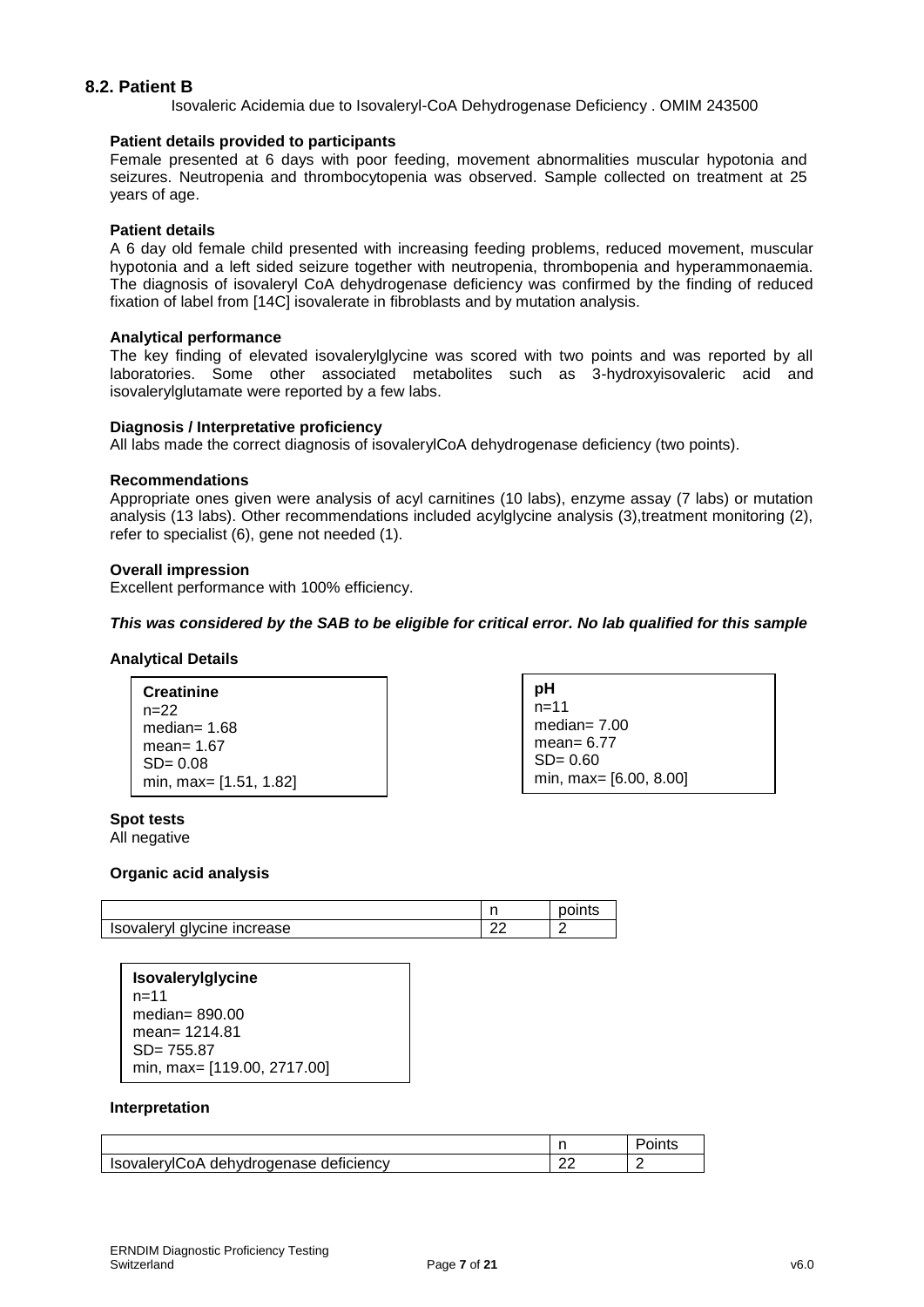## **8.3. Patient C**

Mucopolysaccharidosis type IV A (N-acetylgalactosamine-6-sulfate sulfatase deficiency), OMIM # 253000

#### **Patient details provided to participants**

Female, Presented with short stature and pectus cranium, normal cognitive development. No treatment at point of collection.

#### **Patient details**

Now 21 years of age, cognitive development has been normal. Presently she is wheelchair bound, has contractures, deformity of the cervical spine and spinal MRI changes. The diagnosis has been confirmed by enzyme assay and enzyme replacement treatment has been started.

#### **Analytical performance**

Reporting increased keratan sulphate with differentiation of GAGs was scored with two points (12/22). Increased total GAGs were reported by 18/22 labs and when reported without the finding of keratan sulphate elevation received one point.

#### **Diagnosis / Interpretative proficiency**

A diagnosis of MPSIV based on abnormal analytical findings was scored with two points (11 labs). This diagnosis not based on correct specific analytical findings, a non-specific MPS disorder or recommendation to perform the correct analysis when this had not been done (11 labs) all received one point.

#### **Recommendations**

| Following were given:      |          |                             |          |
|----------------------------|----------|-----------------------------|----------|
| Relevant genetic analysis  | $(n=17)$ | N-AcGal-6 sulphatase        | $(n=14)$ |
| ß-galactosidase            | $(n=6)$  | GAG-analysis (rpt.), -diff- | $(n=10)$ |
| Referral-centre/specialist | $(n=3)$  | Spine X-Ray                 | $(n=1)$  |

#### **Overall impression**

Overall proficiency with this fairly straightforward sample was 72%. Nevertheless none of the labs would have missed the diagnosis.

#### *This was considered to be eligible for critical error (no lab).*

#### **Analytical Details**

**Creatinine**  $n=22$ median= 4.99 mean= 4.91 SD= 0.29 min, max= [4.18, 5.27]

**pH** n=11 median= 7.00 mean= 7.18 SD= 0.56 min, max= [6.00, 8.00]

#### **Spot tests**

Nitrites 0 (3 labs); + (3 labs); ++ (3 labs); +++ (1 lab)

#### **GAG quantitative n=17**

|                 | . .       | Points |
|-----------------|-----------|--------|
| Elevated        | 47<br>. . |        |
| Normal/Not done | 4         |        |

```
Glycosaminoglycans quantitative
n=17median= 10.00
mean= 9.42
SD= 2.74
min, max= [4.59, 15.60]
```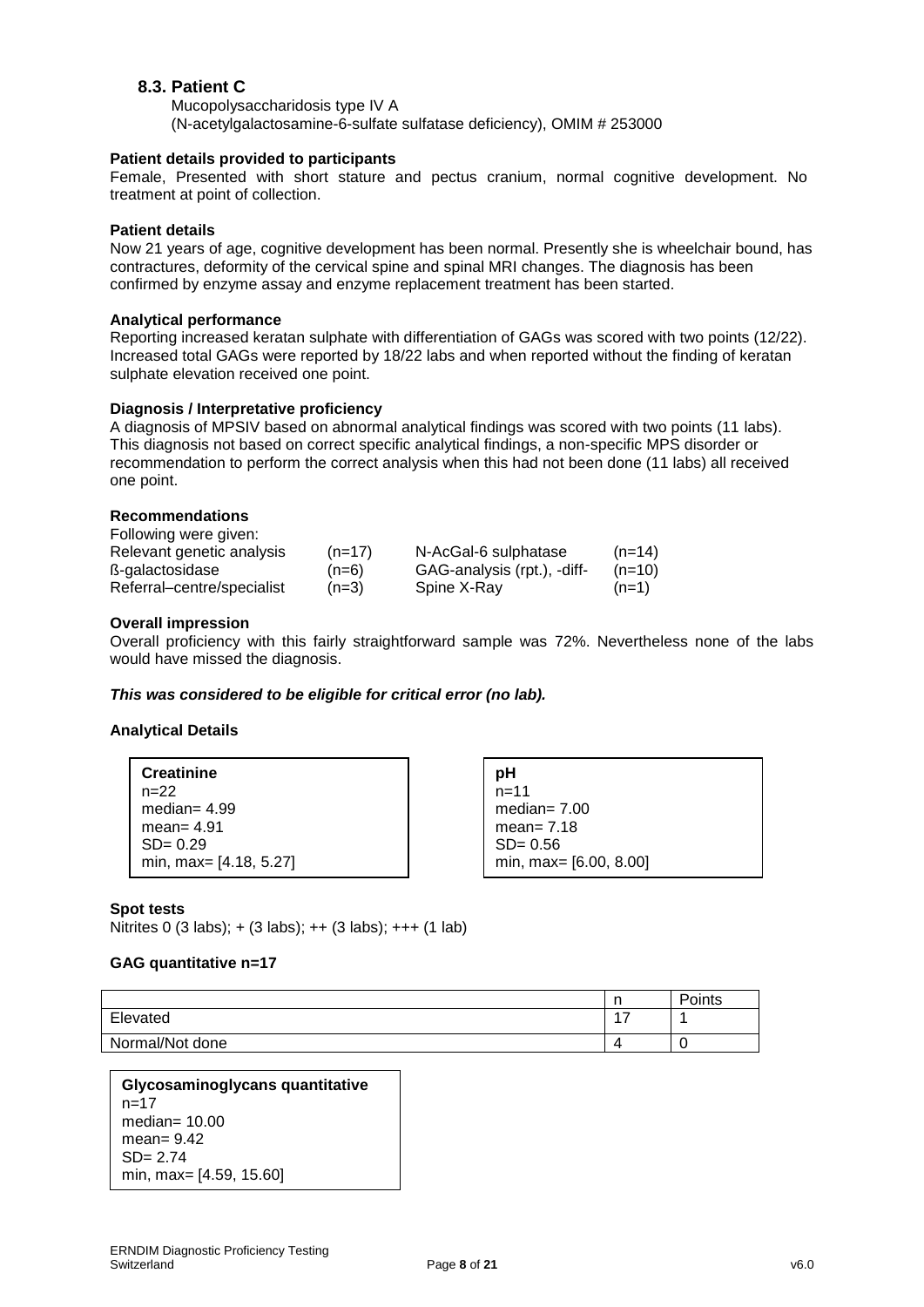# **Glycosaminoglycans fractionation**

| Keratan sulphate | . .                 | Points |
|------------------|---------------------|--------|
| increased        | $\overline{a}$<br>- |        |
| Normal           |                     |        |

## **Interpretation**

|                                             | Points |
|---------------------------------------------|--------|
| MPSIV based on abnormal analytical findings |        |
| MPSIV with incorrect analytical findings    |        |
| MPSIV with lacking analytical findings      |        |
| Non-specific MPS disorder                   |        |
|                                             |        |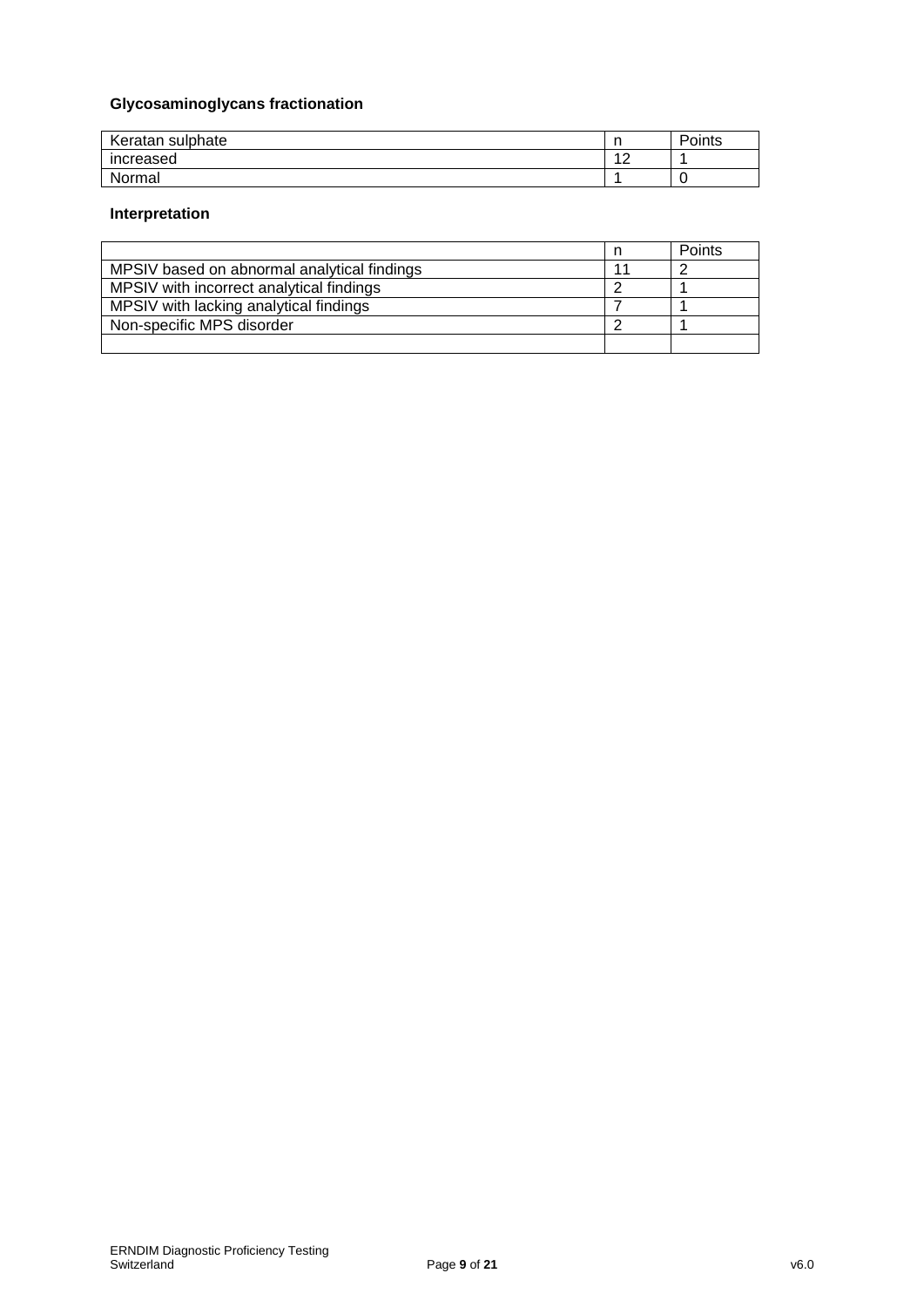## **8.4. Patient D**

Hypoxanthine-Guanine Phosphoribosyltransferase Deficiency (Lesch-Nyhan Disease)OMIM No. 300332

#### **Patient details provided to participants**

Male child with developmental delay and muscular hypotonia since 1 year of life. Later dystonias and irritability developed. Urine collected at 6.5 years on treatment.

#### **Patient details**

The male patient presented with developmental delay and muscular hypotonia since 1 year of life. Later dystonias and irritability developed. Initial purine analysis gave borderline results but later results, Uric acid 864 µmol/mmol creat. (ref 157 – 821); Hypoxanthine 49 µmol/mmol creat. (ref 2 – 31); Xanthine 13 µmol/mmol creat. (ref 1 – 22), clearly pointed to HPRT deficiency. The diagnosis was confirmed by enzyme assay and mutation analysis. Currently 6.5 years old and treated with allopurinol.

#### **Analytical performance**

Increased hypoxanthine and xanthine (17 labs) was scored with two points. Only xanthine increase (one lab) was scored with one point. Low/normal uric acid, attributable to allopurinol treatment, was reported by 15 labs and 6 labs reported allopurinol derivative

#### **Diagnosis / Interpretative proficiency**

15 labs correctly interpreted the findings as due to Lesch-Nyhan disease (two points). One point was given for Xanthinuria (one lab) but no points were given for Mb-cofactor deficiency (2 labs, no sulphocysteine increase) or no diagnosis/abnormality.

#### **Recommendations**

Following were given: HPRT enzyme (6 labs), gene (12); treatment for Mb cofactor defect ((2); inappropriate mutation (3).

Definitive:

HPRT enzyme assay and mutation analysis.

#### **Overall impression**

Purine /pyrimidine analysis allowed diagnosis although one lab found the abnormalities with organic acid analysis reflecting their methodology.

Overall proficiency was fairly good for analytical findings (79%) but less so for interpretation (73%). This compares well with overall proficiency of 59% the last time a sample from a patient with this disorder was circulated in 2014 albeit from a different patient.

## *This sample was considered by the SAB not to be eligible for critical error.*

#### **Analytical Details**

**Creatinine**  $n=22$ median= 2.30 mean= 2.27 SD= 0.12 min, max= [1.99, 2.51]

**pH** n=12 median= 6.50 mean= 6.41 SD= 0.41 min, max= [6.00, 7.00]

#### **Spot tests**

All negative except positive nitrites reported by one lab.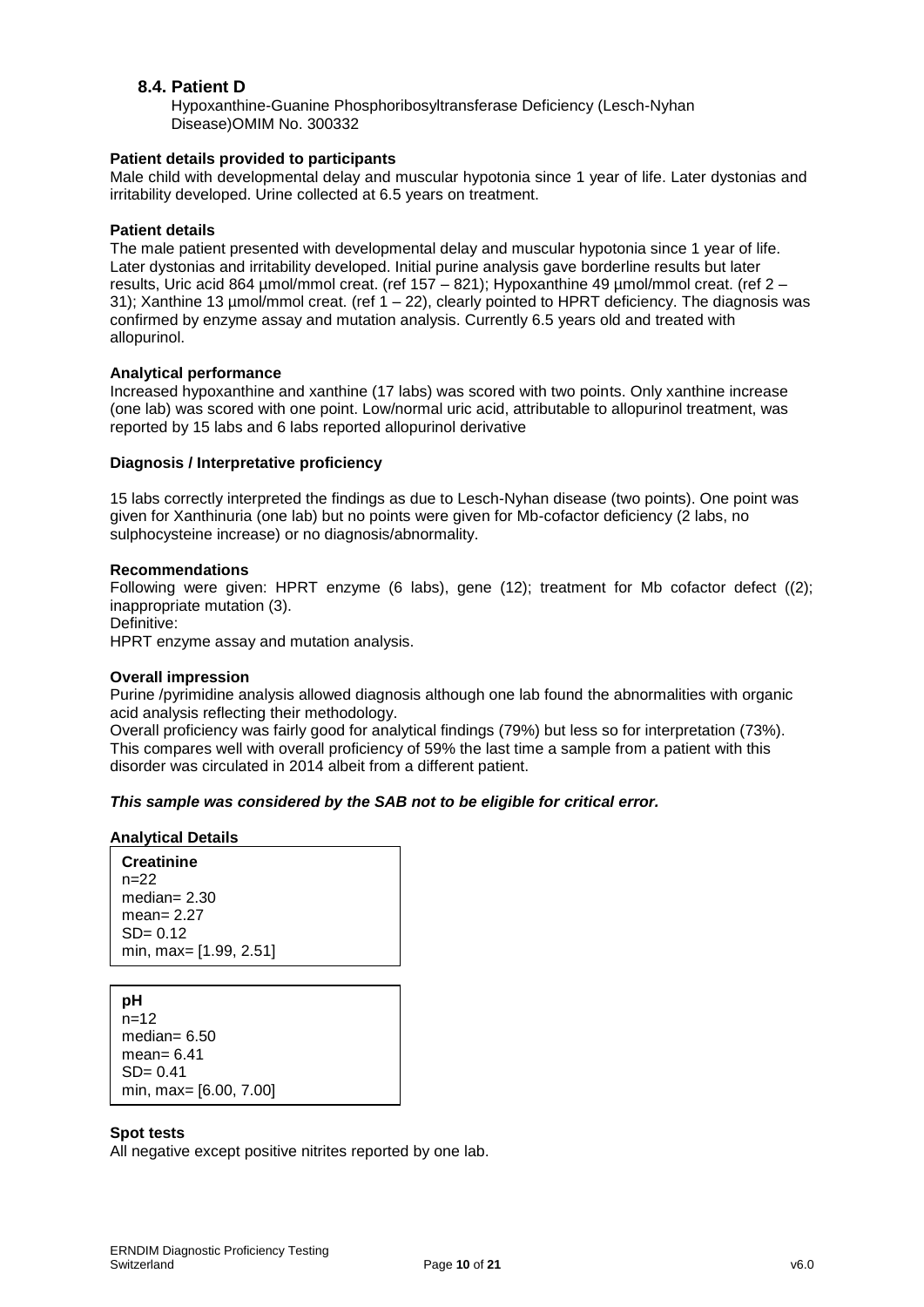## **Purines / Pyrimidines**

|                                                   |    | points |
|---------------------------------------------------|----|--------|
| Increased hypoxanthine and xanthine               |    |        |
| Only xanthine increase                            |    |        |
| Low/normal uric acid, attributable to allopurinol | 15 |        |
| allopurinol derivatives                           |    | -      |

**Hypoxanthine**  $n=12$ median= 735 Range 363-1109

| <b>Xanthine</b> |
|-----------------|
| N= 12           |
| median 414      |
| range 130 - 593 |

| Uric acid          | <b>Allopurinol</b>  |
|--------------------|---------------------|
| $N=4$<br>median 99 | $N=4$<br>median 226 |
| range 93 -106      | range 153 -306      |

#### **Interpretation**

|                                                        |    | Points |
|--------------------------------------------------------|----|--------|
| Lesch-Nyhan disease                                    | 15 |        |
| Xanthinuria                                            |    |        |
| P/P analysis not done but recommended                  |    |        |
| Mb-cofactor deficiency (2) no sulphocysteine increase) |    |        |
| No diagnosis/abnormality                               |    |        |

## LC-MS

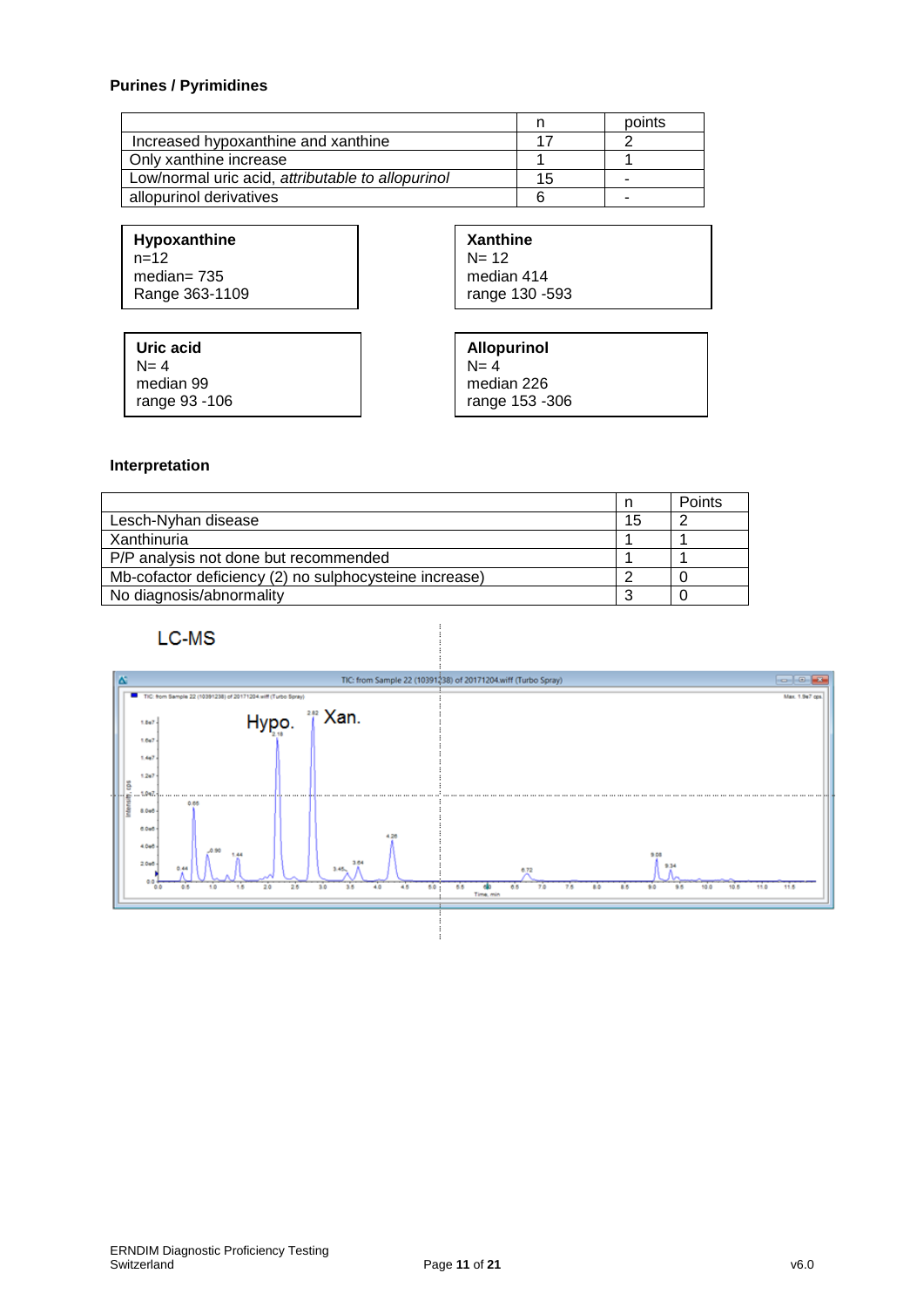## **8.5. Patient E**

Phenylketonuria, OMIM #261600

#### **Patient details provided to participants**

The female child was a recent immigrant presenting with psychomotor delay and skin lesions. Urine collected at 18 years on treatment.

#### **Patient details**

The clinical information given with the sample had been modified slightly.

In fact the sample was from an 18 year old female patient who had been detected on newborn screening and treated from early life. Classical PKU was confirmed by mutation analysis. The patient has developed normally although compliance to treatment has been poor during recent years.

#### **Analytical performance**

One point was scored for increased phenylalanine (22/22 labs) and one point for phenyl- and/or hydroxyphenyl-derivatives (20 labs).

#### **Diagnosis / Interpretative proficiency**

Phenylketonuria due to phenylalanine hydroxylase deficiency was the correct diagnosis scored with two points (22 labs). Fifteen labs also mentioned another hyperphenylalaninaemia as a possibilty (not scored).

#### **Recommendations**

Following were made: plasma amino acids (18 labs); phenylalanine hydroxylase gene (14); BH4 loading (11); pterins in urine (5); DHPR enzyme (7); dietary treatment (1). Definitive: Plasma amino acids and PAH mutation analysis. In a new patient testing for a biopterin disorder is

## **Overall impression**

appropriate.

Very high proficiency of 95% and 100% for analytical findings and interpretation respectively in a very straightforward sample.

#### *The SAB considered that this sample was eligible for critical error (no lab).*

#### **Analytical Details**

| <b>Creatinine</b>      |
|------------------------|
| $n = 21$               |
| median= $3.43$         |
| mean= $3.40$           |
| $SD = 0.17$            |
| min, max= [3.04, 3.72] |

**pH** n=12 median= 8.00 mean= 7.87 SD= 0.67 min, max= [7.00, 9.00]

#### **Spot tests:**

All negative

#### **Amino acid analysis (**n= 21)

|                                    |         | $-1$ |
|------------------------------------|---------|------|
| D.L<br>increase<br>nenylalanıne ir | c<br>▃▵ |      |

| Phenylalanine   |
|-----------------|
| $N = 19$        |
| median 136      |
| range 110 - 161 |

#### **Organic acid analysis**

|                                          | points |
|------------------------------------------|--------|
| Phenyl- OH-phenyl- derivatives increased |        |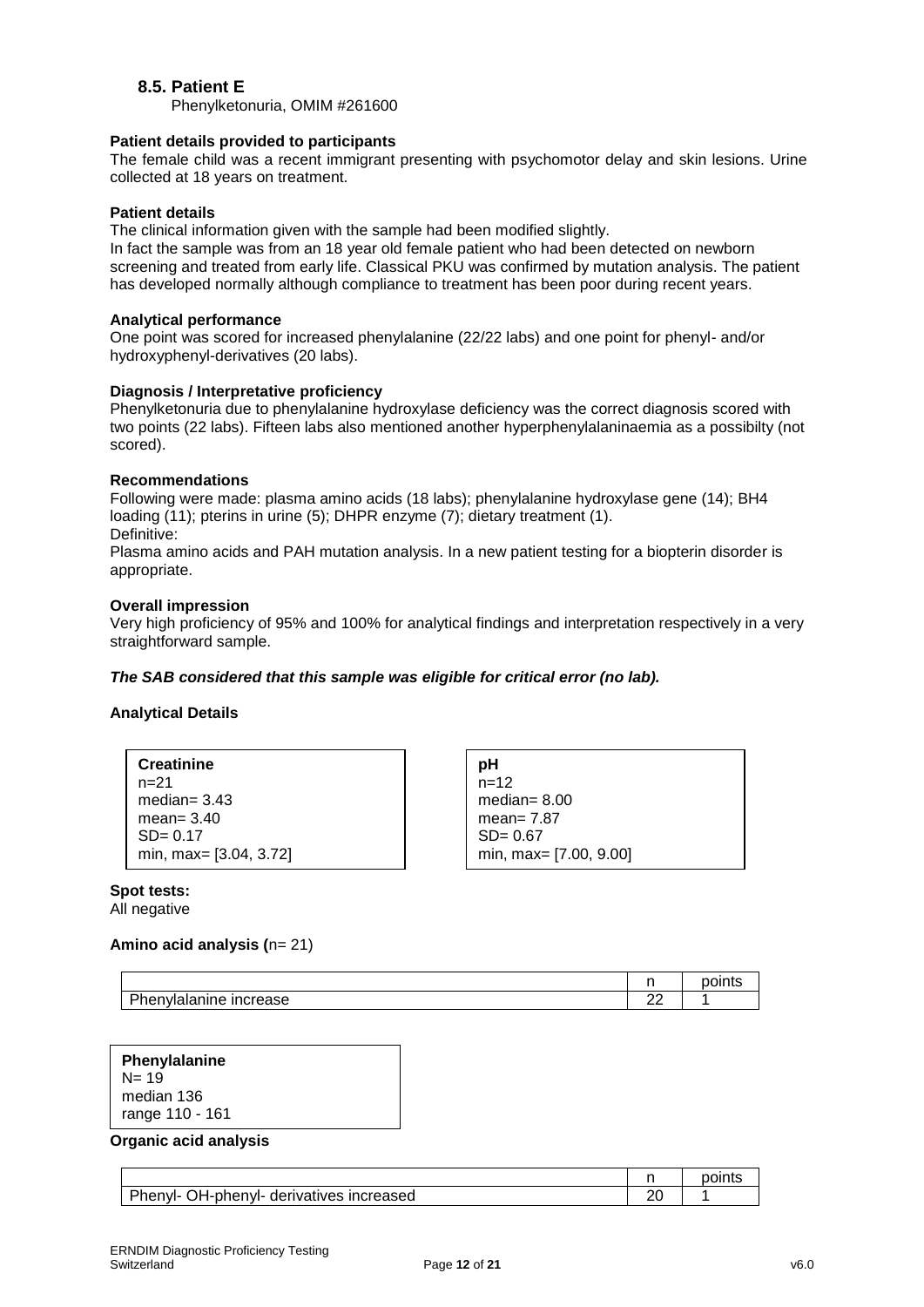**Phenylacetic acid**  $n= 4$ median 116 range 33 - 133

**Phenyllactic acid** n= 6 median 86 range 60 -124

**2-OH-phenylacetic acid** n= 9 median 25 range 5 - 53

#### **Interpretation**



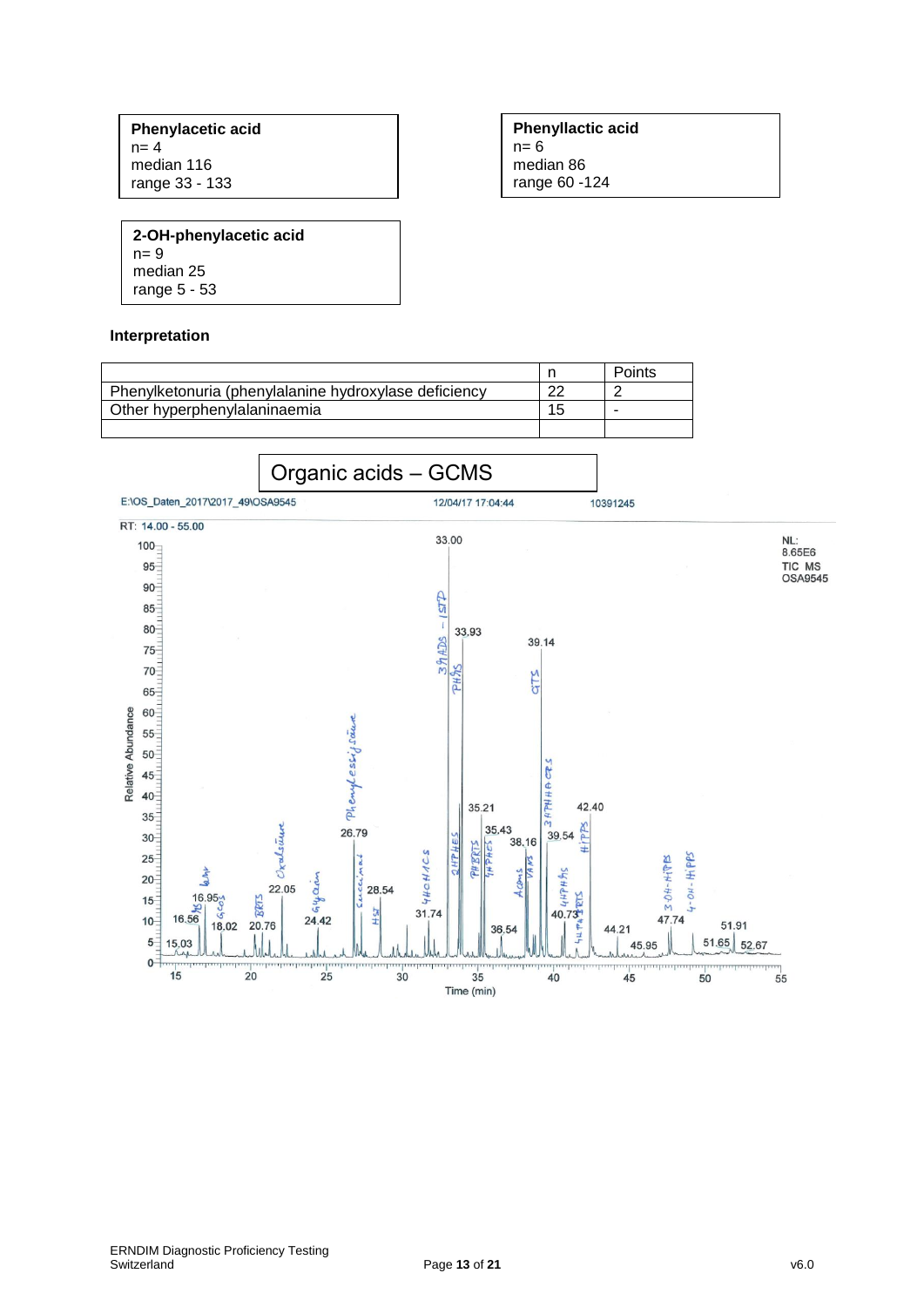## **8.6. Patient F**

GM1-gangliosidosis # 230500.

#### **Patient details provided to participants**

Male patient presented at the age of one month due to oedema associated with hepatosplenomegaly. Urine collected at 10 months of age.

#### **Patient details**

A male patient who came to attention at the age of one month due to ödema associated with hepatosplenomegaly. Blood film showed unspecific storage vacuoles in lymphocytes. Subsequently showed signs of neurodegeneration and skin abnormalities. Beta-Galactosidase deficiency found in leucocytes. Urine collected at 10 months, receiving symptomatic treatment. This sample was also circulated in 2013.

## **Analytical performance**

Analysis of oligosaccharides was essential to make a diagnosis in this sample. 14 labs reported results with 13 clearly abnormal (2 points). One lab reported borderline findings (one point). Regarding MPS abnormalities please note that glycosaminoglycans quantitative levels (n=16, median= 29.58, range 13.90 - 92.00) were not dramatically high and note the low creatinine. Of those reporting differentiation, 6 found a normal profile, 1 borderline and only one an abnormal profile (indication of MPSIV).

#### **Diagnosis / Interpretative proficiency**

All thirteen labs that found abnormal oligosaccharides made the correct diagnosis of GM1 gangliosidosis (two points). Two labs included this as a possible diagnosis (one point) and two labs that did not perform the analysis made a recommendation for appropriate testing (one point).

#### **Recommendations**

Following were made: Beta-galactosidase enzyme (13 labs) and gene (12); vaculated lymphocytes (1); Oligosaccharide analysis when not performed (2); Lysosomal enzyme screening (2); MPS enzymes / genes (4); GAGs in urine (2): purine/pyrimidine analysis (1). Definitive:

Beta-galactosidase enzyme assay and mutation analysis, search for storage disease if oligosaccharide analysis not available.

#### **Overall impression**

Overall proficiency of 67%, reflecting absence of the availability of oligosaccharide analysis in some labs. When this sample was circulated in 2013 proficiency was 59%.

#### *This sample was considered by the SAB to be eligible for critical error. One participant failed to detect increased GAGs and did not recommend oligosaccharide testing and therefore received a critical error*

#### **Analytical Details**

| <b>Creatinine</b>      |
|------------------------|
| $n = 21$               |
| median= $0.56$         |
| mean = $0.54$          |
| $SD = 0.07$            |
| min, max= [0.30, 0.62] |

**pH**  $n=12$ median= 7.00 mean= 7.16  $SD = 0.65$ min, max= [6.00, 8.00]

**Spot tests** 

All negative

#### **Oligosaccharide analysis (**n= 21)

|                     |             | points |
|---------------------|-------------|--------|
| Clear abnormality   | $\sim$<br>v |        |
| Borderline findings |             |        |

#### **GAG quantitative n=16**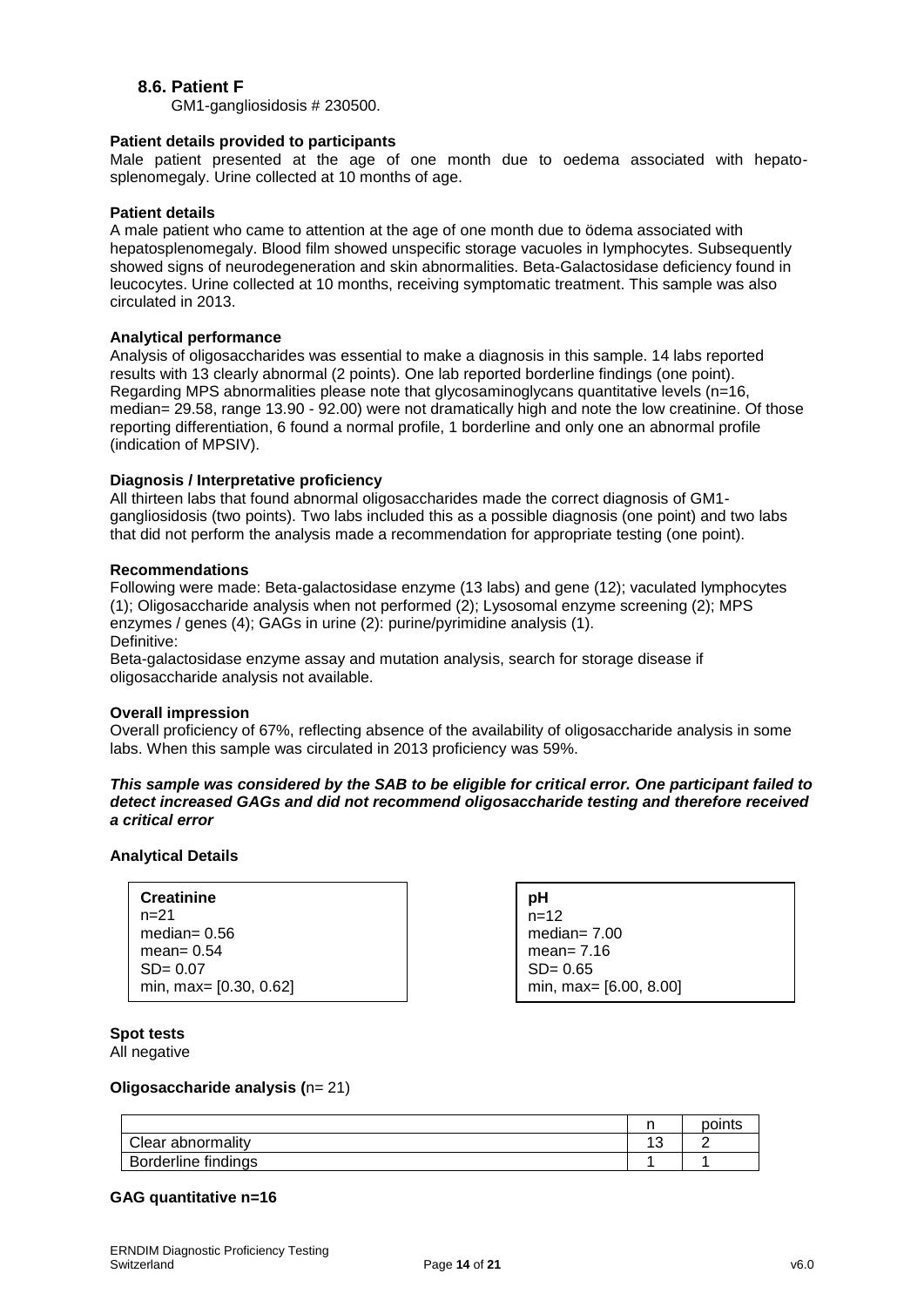|                 | . . | Points |
|-----------------|-----|--------|
| Elevated        |     | ╰      |
| Normal/Not done |     |        |

**Glycosaminoglycans quantitative**  $n=16$ median= 29.6, mean= 37.3 SD= 20.7 min, max= [13.9, 92]

## **GAG differentiation**

|                                       | n | points     |
|---------------------------------------|---|------------|
| Normal profile                        | 6 | Not scored |
| borderline                            |   | Not scored |
| abnormal profile, indication of MPSIV |   | Not scored |

## **Interpretation**

|                                                |    | <b>Points</b> |
|------------------------------------------------|----|---------------|
| Abnormal oligosaccharides - GM1-gangliosidosis | 13 |               |
| GM1-gangliosidosis possibility                 |    |               |
| Recommendation for appropriate testing         |    |               |

# Urinary Oligosaccharides TLC<br>(DPA stain)

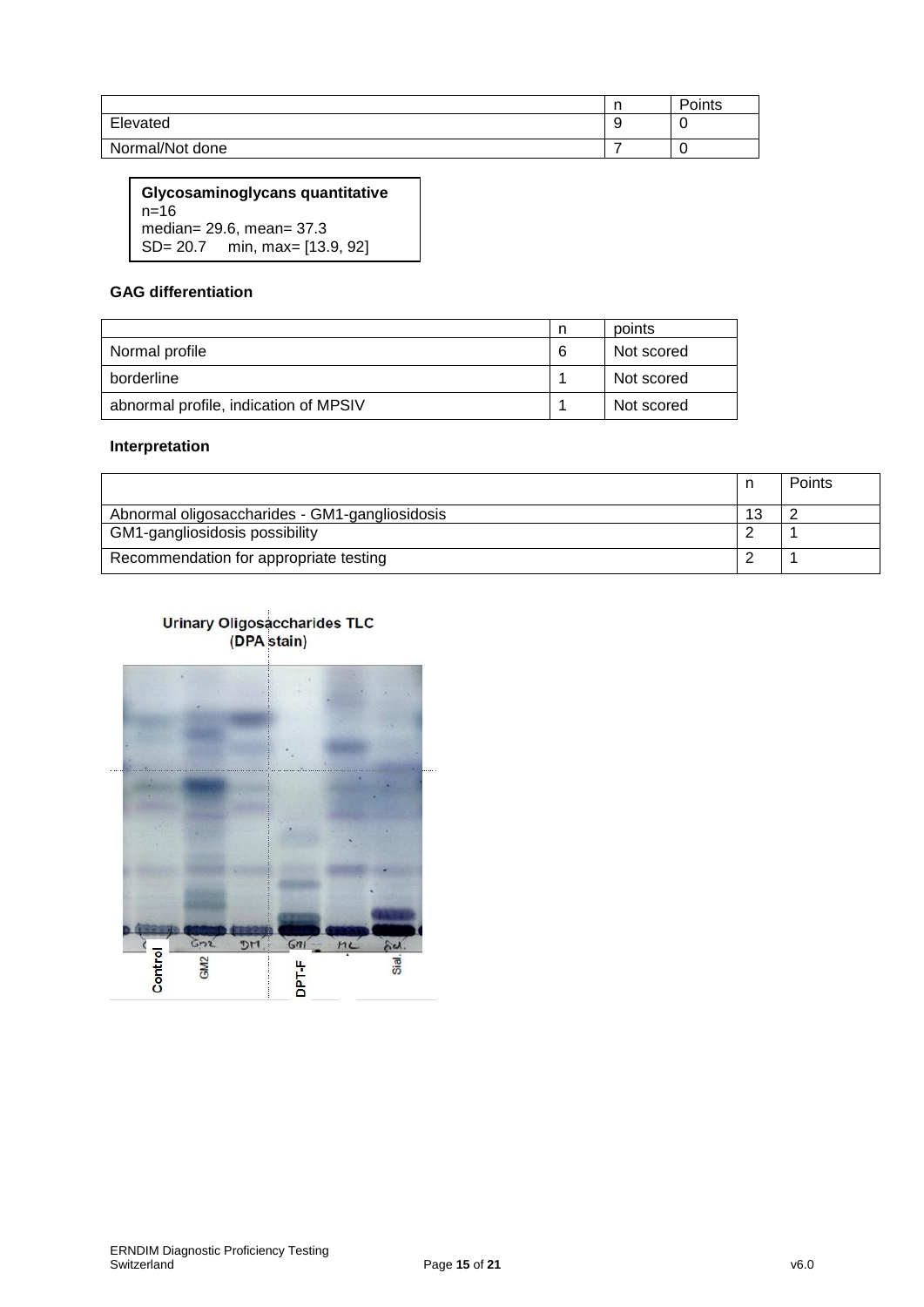## **9. Scores of participants**

All data transfer, the submission of data as well as the request and viewing of reports proceed via the DPT-CSCQ results website. The results of your laboratory are confidential and only accessible to you (with your username and password).The anonymous scores of all laboratories are accessible to all participants and only in your version is your laboratory highlighted in the leftmost column.

| Lab<br>$n^{\circ}$      |                | <b>Patient A</b><br><b>Dihydropyrimidine DeH</b><br>deficiency |                          | <b>Patient B</b><br><b>IsovaleryICoA</b><br>dehydrogenase<br>deficiency |                |                         | <b>Patient C</b><br><b>MPS IV</b> |                  |                         |                  |
|-------------------------|----------------|----------------------------------------------------------------|--------------------------|-------------------------------------------------------------------------|----------------|-------------------------|-----------------------------------|------------------|-------------------------|------------------|
|                         | A              | L                                                              | <b>Total</b>             | A                                                                       | L              | <b>Total</b>            | A                                 | I                | <b>Total</b>            | <b>Total</b>     |
| $\mathbf{1}$            | $\overline{2}$ | $\overline{2}$                                                 | $\overline{4}$           | $\overline{2}$                                                          | $\overline{2}$ | $\overline{4}$          | $\overline{2}$                    | $\overline{2}$   | 4                       | 12               |
| $\overline{\mathbf{2}}$ | $\overline{2}$ | $\overline{2}$                                                 | $\overline{4}$           | $\overline{2}$                                                          | $\overline{2}$ | $\overline{4}$          | $\overline{2}$                    | $\overline{2}$   | 4                       | 12               |
| 3                       | $\overline{2}$ | $\overline{2}$                                                 | $\overline{4}$           | $\mathbf{2}$                                                            | $\overline{2}$ | $\overline{4}$          | $\pmb{0}$                         | $\mathbf 1$      | 1                       | $\boldsymbol{9}$ |
| 4                       | $\overline{2}$ | $\overline{2}$                                                 | 4                        | $\overline{2}$                                                          | $\overline{2}$ | $\overline{4}$          | 1                                 | $\mathbf{1}$     | $\overline{2}$          | 10               |
| 5                       | $\overline{2}$ | $\overline{2}$                                                 | $\overline{4}$           | $\overline{2}$                                                          | $\overline{2}$ | $\overline{4}$          | $\overline{2}$                    | $\overline{2}$   | 4                       | 12               |
| 6                       | $\overline{2}$ | $\overline{2}$                                                 | $\overline{4}$           | $\overline{2}$                                                          | $\overline{2}$ | $\overline{4}$          | $\overline{2}$                    | $\overline{2}$   | 4                       | 12               |
| $\overline{7}$          | $\overline{2}$ | $\overline{2}$                                                 | 4                        | $\overline{2}$                                                          | $\overline{2}$ | 4                       | $\overline{2}$                    | $\overline{2}$   | 4                       | 12               |
| 8                       | $\overline{2}$ | $\overline{2}$                                                 | $\overline{4}$           | $\overline{2}$                                                          | $\overline{2}$ | 4                       | $\pmb{0}$                         | $\mathbf{1}$     | 1                       | $\boldsymbol{9}$ |
| $\boldsymbol{9}$        | $\overline{2}$ | $\overline{2}$                                                 | $\overline{4}$           | $\overline{c}$                                                          | $\overline{2}$ | $\overline{4}$          | 1                                 | $\mathbf 1$      | $\overline{2}$          | 10               |
| 10                      | $\overline{2}$ | $\overline{2}$                                                 | $\overline{4}$           | $\overline{2}$                                                          | $\overline{2}$ | 4                       | $\overline{2}$                    | $\overline{2}$   | $\overline{4}$          | 12               |
| 11                      | $\overline{2}$ | $\overline{2}$                                                 | $\overline{4}$           | $\overline{2}$                                                          | $\overline{2}$ | 4                       | 1                                 | $\mathbf 1$      | $\overline{2}$          | 10               |
| 12                      | $\overline{2}$ | $\overline{2}$                                                 | $\overline{4}$           | $\overline{2}$                                                          | $\overline{2}$ | $\overline{4}$          | 1                                 | $\mathbf 1$      | $\overline{2}$          | 10               |
| 13                      | 0              | $\mathbf{1}$                                                   | $\mathbf{1}$             | $\overline{2}$                                                          | $\overline{2}$ | $\overline{4}$          | $\overline{2}$                    | $\overline{2}$   | 4                       | $\boldsymbol{9}$ |
| 14                      | $\overline{2}$ | $\overline{2}$                                                 | $\overline{\mathcal{A}}$ | $\overline{2}$                                                          | $\overline{2}$ | $\overline{4}$          | 1                                 | $\mathbf{1}$     | $\overline{2}$          | 10               |
| 15                      | $\overline{2}$ | $\overline{2}$                                                 | $\overline{4}$           | $\overline{2}$                                                          | $\overline{2}$ | $\overline{4}$          | $\overline{2}$                    | $\overline{2}$   | 4                       | 12               |
| 16                      | $\overline{2}$ | $\overline{2}$                                                 | 4                        | $\overline{2}$                                                          | $\overline{2}$ | $\overline{4}$          | $\overline{2}$                    | $\overline{2}$   | 4                       | 12               |
| 17                      | $\overline{2}$ | $\overline{2}$                                                 | $\overline{\mathbf{4}}$  | $\overline{2}$                                                          | $\overline{2}$ | $\overline{4}$          | 1                                 | $\mathbf{1}$     | $\overline{2}$          | 10               |
| 18                      | $\overline{2}$ | $\overline{2}$                                                 | $\overline{\mathcal{A}}$ | $\overline{2}$                                                          | $\overline{2}$ | 4                       | $\overline{2}$                    | $\overline{2}$   | 4                       | 12               |
| 19                      | $\overline{2}$ | $\overline{2}$                                                 | $\overline{4}$           | $\overline{2}$                                                          | $\overline{2}$ | $\overline{4}$          | $\mathbf{1}$                      | $\mathbf 1$      | $\overline{2}$          | 10               |
| 20                      | $\overline{2}$ | $\overline{2}$                                                 | $\overline{4}$           | $\overline{2}$                                                          | $\overline{2}$ | $\overline{4}$          | $\pmb{0}$                         | $\mathbf{1}$     | $\mathbf{1}$            | $\boldsymbol{9}$ |
| 21                      | $\overline{c}$ | $\overline{2}$                                                 | $\overline{4}$           | $\mathbf{2}$                                                            | $\overline{c}$ | $\overline{4}$          | $\mathbf 1$                       | $\mathbf{1}$     | $\overline{c}$          | 10               |
| 22                      | $\overline{c}$ | $\overline{c}$                                                 | $\overline{\mathbf{4}}$  | $\overline{c}$                                                          | $\mathbf{2}$   | $\overline{\mathbf{4}}$ | $\sqrt{2}$                        | $\boldsymbol{2}$ | $\overline{\mathbf{4}}$ | 12               |

## **Detailed scores** – **Round 1**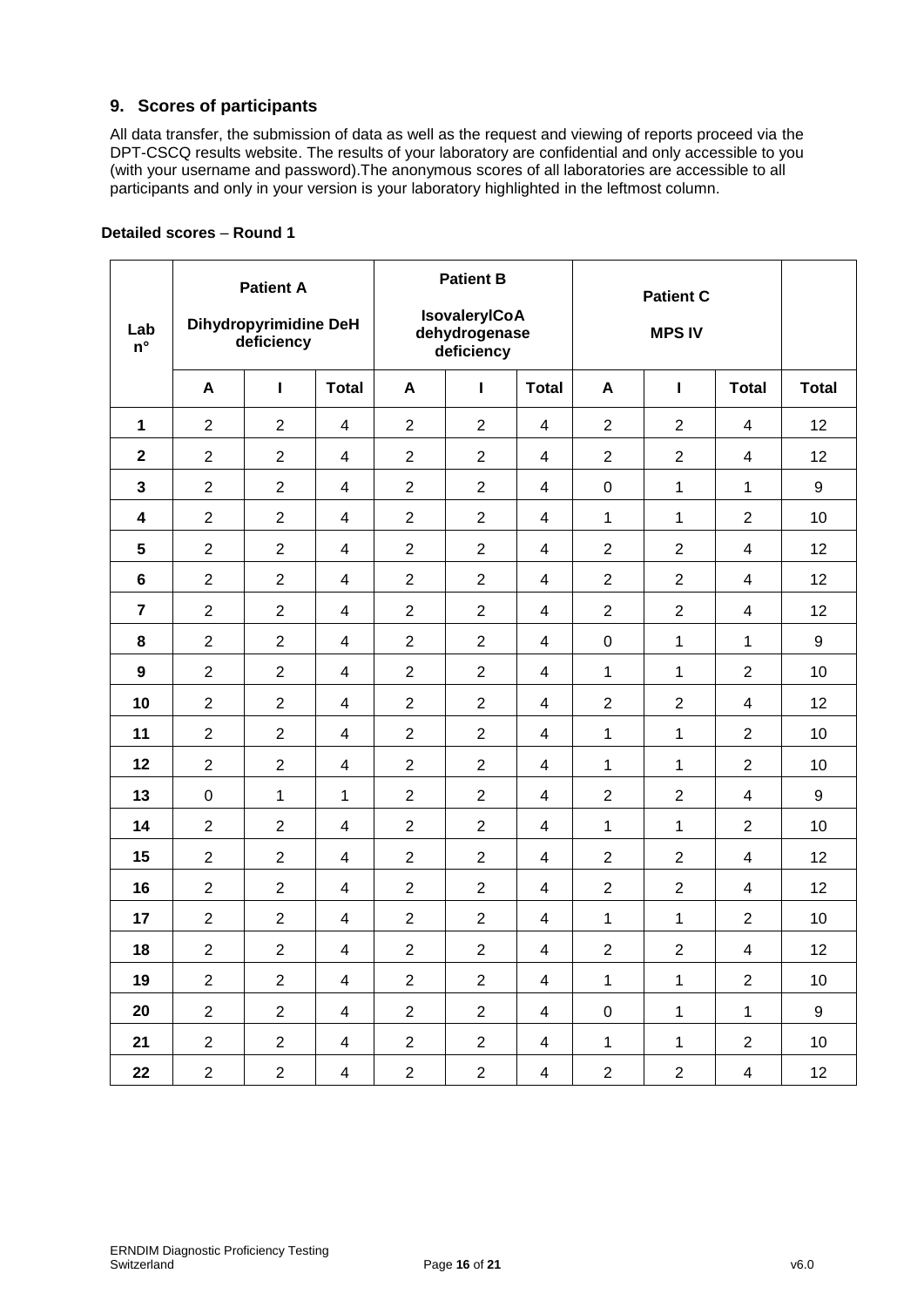## **Detailed scores** – **Round 2**

| Lab <sub>n°</sub> |                | <b>Patient D</b><br>Lesch-Nyhan, HPRT<br>deficiency |                | <b>Patient E</b><br>Phenylketonuria |                | <b>Patient F</b><br><b>GM1</b> gangliosidosis |                  |                  |                |                |
|-------------------|----------------|-----------------------------------------------------|----------------|-------------------------------------|----------------|-----------------------------------------------|------------------|------------------|----------------|----------------|
|                   | A              | $\mathbf{I}$                                        | <b>Total</b>   | A                                   | $\mathbf{I}$   | <b>Total</b>                                  | A                | $\mathbf{I}$     | <b>Total</b>   | <b>Total</b>   |
| $\mathbf{1}$      | 2              | $\overline{c}$                                      | 4              | $\overline{2}$                      | 2              | 4                                             | $\overline{c}$   | 2                | $\overline{4}$ | 12             |
| $\mathbf{2}$      | $\mathbf{1}$   | 0                                                   | $\mathbf{1}$   | $\overline{c}$                      | $\overline{c}$ | 4                                             | $\boldsymbol{2}$ | $\boldsymbol{2}$ | 4              | 9              |
| 3                 | $\overline{c}$ | $\overline{2}$                                      | 4              | $\overline{c}$                      | $\overline{c}$ | 4                                             | $\overline{c}$   | $\overline{c}$   | 4              | 12             |
| 4                 | $\overline{c}$ | $\overline{2}$                                      | $\overline{4}$ | $\overline{2}$                      | $\overline{c}$ | $\overline{4}$                                | $\overline{2}$   | $\overline{c}$   | $\overline{4}$ | 12             |
| $5\phantom{a}$    | $\overline{c}$ | $\overline{2}$                                      | 4              | $\overline{c}$                      | $\overline{c}$ | 4                                             | $\overline{c}$   | $\overline{c}$   | $\overline{4}$ | 12             |
| 6                 | $\overline{2}$ | $\overline{2}$                                      | 4              | $\overline{2}$                      | $\overline{2}$ | 4                                             | $\mathbf{1}$     | $\mathbf{1}$     | $\overline{2}$ | 10             |
| $\overline{7}$    | $\overline{2}$ | $\overline{2}$                                      | 4              | $\overline{2}$                      | $\overline{c}$ | 4                                             | 0                | $\mathbf{1}$     | 1              | 9              |
| 8                 | $\overline{c}$ | $\overline{2}$                                      | 4              | $\overline{c}$                      | $\overline{c}$ | $\overline{4}$                                | $\overline{2}$   | $\overline{c}$   | 4              | 12             |
| $\boldsymbol{9}$  | $\overline{c}$ | $\overline{2}$                                      | $\overline{4}$ | 1                                   | $\overline{c}$ | 3                                             | 0                | 0                | 0              | $\overline{7}$ |
| 10                | $\overline{c}$ | $\overline{2}$                                      | 4              | $\mathbf{1}$                        | $\overline{c}$ | 3                                             | $\overline{c}$   | $\overline{c}$   | $\overline{4}$ | 11             |
| 11                | $\overline{c}$ | $\overline{2}$                                      | $\overline{4}$ | $\overline{2}$                      | $\overline{2}$ | 4                                             | $\mathbf 0$      | $\mathbf 0$      | 0              | 8              |
| 12                | 2              | $\overline{2}$                                      | $\overline{4}$ | $\overline{2}$                      | 2              | 4                                             | 2                | 2                | $\overline{4}$ | 12             |
| 13                | $\pmb{0}$      | $\pmb{0}$                                           | $\pmb{0}$      | $\overline{2}$                      | $\overline{c}$ | 4                                             | 0                | 0                | 0              | $\overline{4}$ |
| 14                | 0              | 0                                                   | $\mathbf 0$    | $\overline{2}$                      | $\overline{c}$ | 4                                             | $\overline{2}$   | $\overline{c}$   | $\overline{4}$ | 8              |
| 15                | $\overline{2}$ | $\overline{2}$                                      | $\overline{4}$ | $\overline{2}$                      | $\overline{c}$ | $\overline{4}$                                | $\overline{2}$   | $\overline{c}$   | 4              | 12             |
| 16                | $\overline{c}$ | $\mathbf{1}$                                        | 3              | $\overline{c}$                      | $\overline{c}$ | 4                                             | 2                | $\overline{c}$   | 4              | 11             |
| 17                | $\overline{c}$ | $\mathbf 0$                                         | $\overline{2}$ | $\overline{c}$                      | $\overline{2}$ | $\overline{4}$                                | 0                | 0                | 0              | 6              |
| 18                | $\mathbf 0$    | $\mathbf{1}$                                        | $\mathbf{1}$   | $\overline{2}$                      | $\overline{2}$ | 4                                             | $\mathbf 0$      | $\mathbf{1}$     | $\mathbf{1}$   | 6              |
| 19                | $\overline{c}$ | $\overline{2}$                                      | 4              | $\overline{c}$                      | $\overline{c}$ | 4                                             | 0                | 0                | $\pmb{0}$      | 8              |
| 20                | 0              | 0                                                   | $\pmb{0}$      | $\overline{2}$                      | $\overline{c}$ | 4                                             | 0                | $\mathbf{1}$     | $\mathbf{1}$   | 5              |
| 21                | $\overline{c}$ | $\overline{2}$                                      | 4              | $\overline{c}$                      | $\overline{c}$ | 4                                             | $\overline{c}$   | $\overline{c}$   | 4              | 12             |
| 22                | $\overline{2}$ | $\overline{2}$                                      | 4              | $\overline{2}$                      | $\overline{c}$ | $\overline{4}$                                | $\overline{2}$   | $\overline{c}$   | $\overline{4}$ | 12             |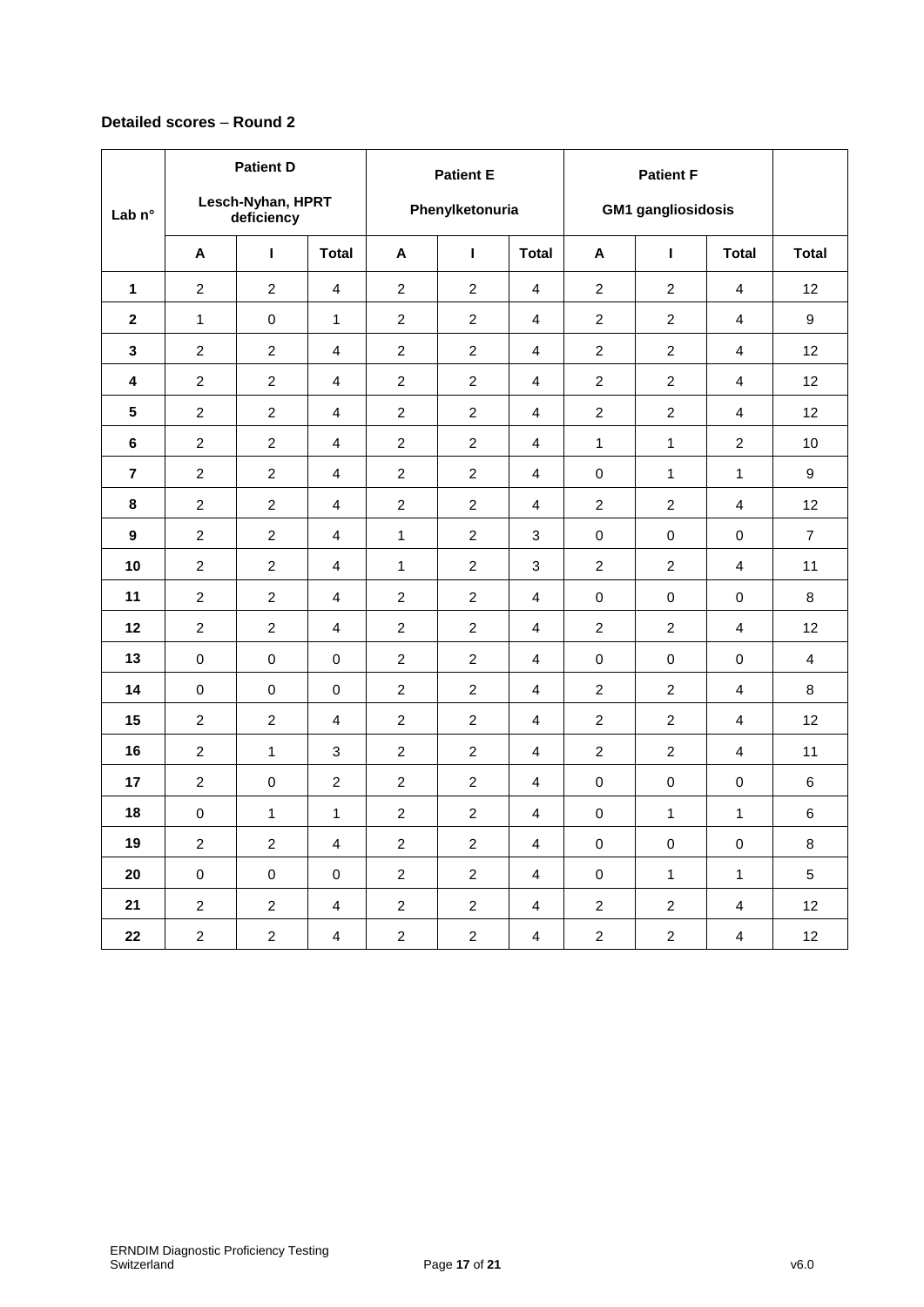## **Total scores**

| Lab n°                  | $\boldsymbol{\mathsf{A}}$ | $\, {\bf B}$            | $\mathbf c$             | D                         | E                         | F                       | <b>Cumulative</b><br>score | <b>Cumulative</b><br>score (%) | <b>Critical</b><br>error      |
|-------------------------|---------------------------|-------------------------|-------------------------|---------------------------|---------------------------|-------------------------|----------------------------|--------------------------------|-------------------------------|
| $\mathbf 1$             | $\overline{\mathbf{4}}$   | $\overline{\mathbf{4}}$ | $\overline{\mathbf{4}}$ | $\overline{\mathbf{4}}$   | $\overline{\mathbf{4}}$   | $\overline{\mathbf{4}}$ | 24                         | 100                            |                               |
| $\boldsymbol{2}$        | $\overline{4}$            | $\overline{4}$          | $\overline{\mathbf{4}}$ | $\mathbf{1}$              | $\overline{4}$            | $\overline{\mathbf{4}}$ | 21                         | 88                             |                               |
| $\overline{\mathbf{3}}$ | 4                         | $\overline{4}$          | 1                       | $\overline{4}$            | $\overline{4}$            | $\overline{4}$          | 21                         | 88                             |                               |
| $\pmb{4}$               | $\overline{4}$            | $\overline{\mathbf{4}}$ | $\boldsymbol{2}$        | $\overline{4}$            | $\overline{4}$            | $\overline{\mathbf{4}}$ | 22                         | 92                             |                               |
| $5\phantom{.0}$         | $\overline{4}$            | $\overline{\mathbf{4}}$ | $\overline{\mathbf{4}}$ | $\overline{\mathbf{4}}$   | $\overline{4}$            | $\overline{\mathbf{4}}$ | 24                         | 100                            |                               |
| $\bf 6$                 | $\overline{\mathbf{4}}$   | $\overline{4}$          | $\overline{\mathbf{4}}$ | $\overline{\mathbf{4}}$   | $\overline{4}$            | $\overline{c}$          | 22                         | 92                             |                               |
| $\overline{7}$          | $\overline{\mathbf{4}}$   | $\overline{\mathbf{4}}$ | $\overline{\mathbf{4}}$ | $\overline{\mathbf{4}}$   | $\overline{4}$            | $\mathbf{1}$            | 21                         | 88                             |                               |
| $\bf 8$                 | 4                         | $\overline{\mathbf{4}}$ | $\mathbf{1}$            | $\overline{4}$            | $\overline{4}$            | $\overline{\mathbf{4}}$ | 21                         | 88                             |                               |
| $\boldsymbol{9}$        | $\overline{\mathbf{4}}$   | $\overline{4}$          | $\boldsymbol{2}$        | $\overline{4}$            | $\ensuremath{\mathsf{3}}$ | $\pmb{0}$               | 17                         | 71                             |                               |
| 10                      | $\overline{\mathbf{4}}$   | $\overline{4}$          | $\overline{4}$          | $\overline{\mathbf{4}}$   | $\ensuremath{\mathsf{3}}$ | $\overline{4}$          | 23                         | 96                             |                               |
| 11                      | $\overline{\mathbf{4}}$   | $\overline{\mathbf{4}}$ | $\sqrt{2}$              | $\overline{4}$            | $\overline{\mathbf{4}}$   | $\pmb{0}$               | 18                         | 75                             |                               |
| 12                      | $\overline{\mathbf{4}}$   | $\overline{\mathbf{4}}$ | $\overline{c}$          | $\overline{\mathbf{4}}$   | $\overline{4}$            | $\overline{\mathbf{4}}$ | 22                         | 92                             |                               |
| 13                      | 1                         | $\overline{4}$          | $\overline{\mathbf{4}}$ | $\pmb{0}$                 | $\overline{4}$            | $\pmb{0}$               | 13                         | 54                             | $\mathsf{CE}$                 |
| 14                      | $\overline{\mathbf{4}}$   | $\overline{\mathbf{4}}$ | $\boldsymbol{2}$        | $\pmb{0}$                 | $\overline{4}$            | $\overline{4}$          | 18                         | 75                             |                               |
| 15                      | $\overline{4}$            | $\overline{4}$          | $\overline{\mathbf{4}}$ | $\overline{4}$            | $\overline{4}$            | $\overline{\mathbf{4}}$ | 24                         | 100                            |                               |
| 16                      | $\overline{4}$            | 4                       | $\overline{4}$          | $\ensuremath{\mathsf{3}}$ | $\overline{4}$            | $\overline{\mathbf{4}}$ | 23                         | 96                             |                               |
| 17                      | $\overline{\mathbf{4}}$   | $\overline{\mathbf{4}}$ | $\sqrt{2}$              | $\sqrt{2}$                | $\overline{\mathbf{4}}$   | $\mathbf 0$             | 16                         | 67                             | $\mathsf{CE}% _{\mathcal{A}}$ |
| 18                      | $\overline{\mathbf{4}}$   | $\overline{\mathbf{4}}$ | $\overline{\mathbf{4}}$ | $\mathbf{1}$              | $\overline{\mathbf{4}}$   | $\mathbf{1}$            | 18                         | 75                             |                               |
| 19                      | $\overline{\mathbf{4}}$   | $\overline{4}$          | $\sqrt{2}$              | $\overline{4}$            | $\overline{\mathbf{4}}$   | $\pmb{0}$               | 18                         | 75                             |                               |
| 20                      | $\overline{\mathbf{4}}$   | $\overline{\mathbf{4}}$ | $\mathbf{1}$            | $\pmb{0}$                 | $\overline{\mathbf{4}}$   | $\mathbf{1}$            | 14                         | 58                             |                               |
| 21                      | $\overline{\mathbf{4}}$   | $\overline{4}$          | $\sqrt{2}$              | $\overline{\mathbf{4}}$   | $\overline{\mathbf{4}}$   | $\overline{\mathbf{4}}$ | 22                         | 92                             |                               |
| 22                      | 4                         | $\overline{4}$          | $\overline{4}$          | $\overline{4}$            | $\overline{4}$            | $\overline{\mathbf{4}}$ | 24                         | 100                            |                               |

The scores proposed by us were evaluated by a second advisor and confirmed at the Scientific Advisory Board meeting in November 2018. At this meeting the cut off point for satisfactory performance was set (see below). Labs failing to reach this mark or making a critical error will receive a performance advice letter.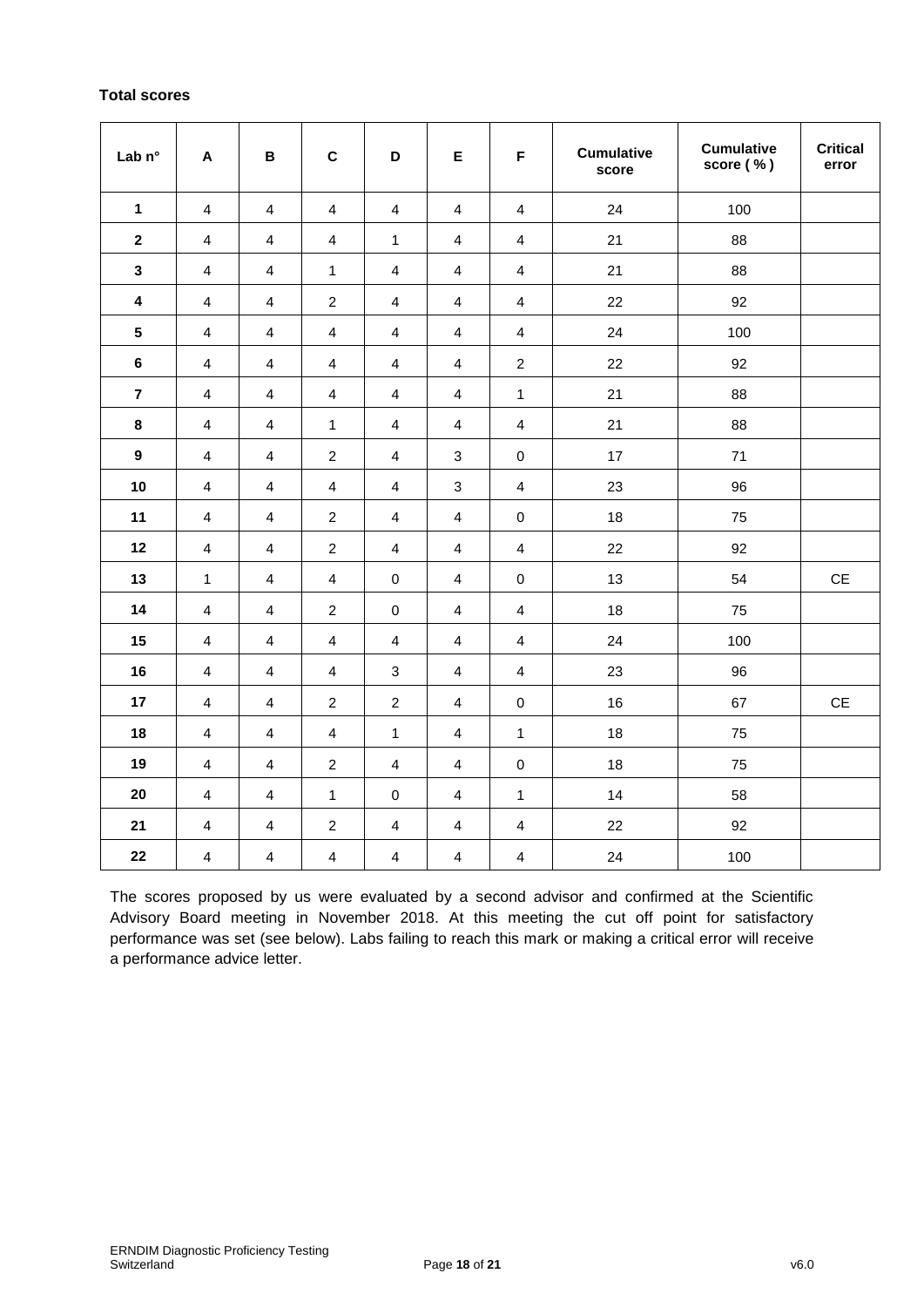#### **Performance**

|                                                                                       | Number of labs | % total labs |
|---------------------------------------------------------------------------------------|----------------|--------------|
| <b>Satisfactory performers</b><br>(260 % of adequate responses)                       | 19             | 86           |
| <b>Unsatisfactory performers</b><br>(< 60 % adequate responses and/or critical error) | 3              | 14           |
| <b>Partial and non-submitters</b>                                                     | 0              |              |

#### **Overall Proficiency**

| <b>Sample</b> | <b>Diagnosis</b>                          | Analytical (%) | Interpretation (%) | <b>Total</b><br>$(\%)$ |
|---------------|-------------------------------------------|----------------|--------------------|------------------------|
| Sample 2018-A | Dihydropyrimidine DeH<br>deficiency       | 95             | 98                 | 97                     |
| Sample 2018-B | IsovalerylCoA<br>dehydrogenase deficiency | 100            | 100                | 100                    |
| Sample 2018-C | <b>MPS IV</b>                             | 68             | 75                 | 72                     |
| Sample 2018-D | Lesch-Nyhan, HPRT<br>deficiency           | 80             | 73                 | 76                     |
| Sample 2018-E | Phenylketonuria                           | 95             | 100                | 98                     |
| Sample 2018-F | GM1 gangliosidosis                        | 61             | 68                 | 65                     |

## **10. Assessment of performance**

The Scientific Advisory Board of ERNDIM sets the level of good performance within a proficiency scheme. Letters of support to those laboratories with clear poor performance will be issued. The level for satisfactory performance for this year was set at the SAB meeting in November. The concept of **critical error** was introduced in 2014**.** Thus labs failing to make a correct diagnosis of a sample considered as eligible for this category will be deemed not to have reached a satisfactory performance even if their total points for the year exceed the limit set at the SAB.

**For 2018** samples **A, B, C, E and F** qualified as possible critical errors.

Sample D was scored normally but not considered to be valid for critical error. No samples were considered to be educational.

The level set for **satisfactory performance is fifteen points** and below this is evaluated as unsatisfactory.

**Note to educational samples**: Samples may be classed as 'educational' in exceptional cases, e.g. when the metabolite pattern in a sample is particularly challenging and diagnosis is hard to reach or when non-standard methods are required. The Scientific Advisory Board decides whether a sample is classed as educational. When a sample, that has been classed as educational in an earlier survey, is circulated again it will be scored routinely and cannot be educational for a second time.

## **11. Annual meeting of participants**

The annual meeting of participants of this DPT centre took place, alongside those of the other four centres. during the SSIEM annual symposium in Athens on September 4th. This was attended by 21 participants representing 13 centres. The agenda included: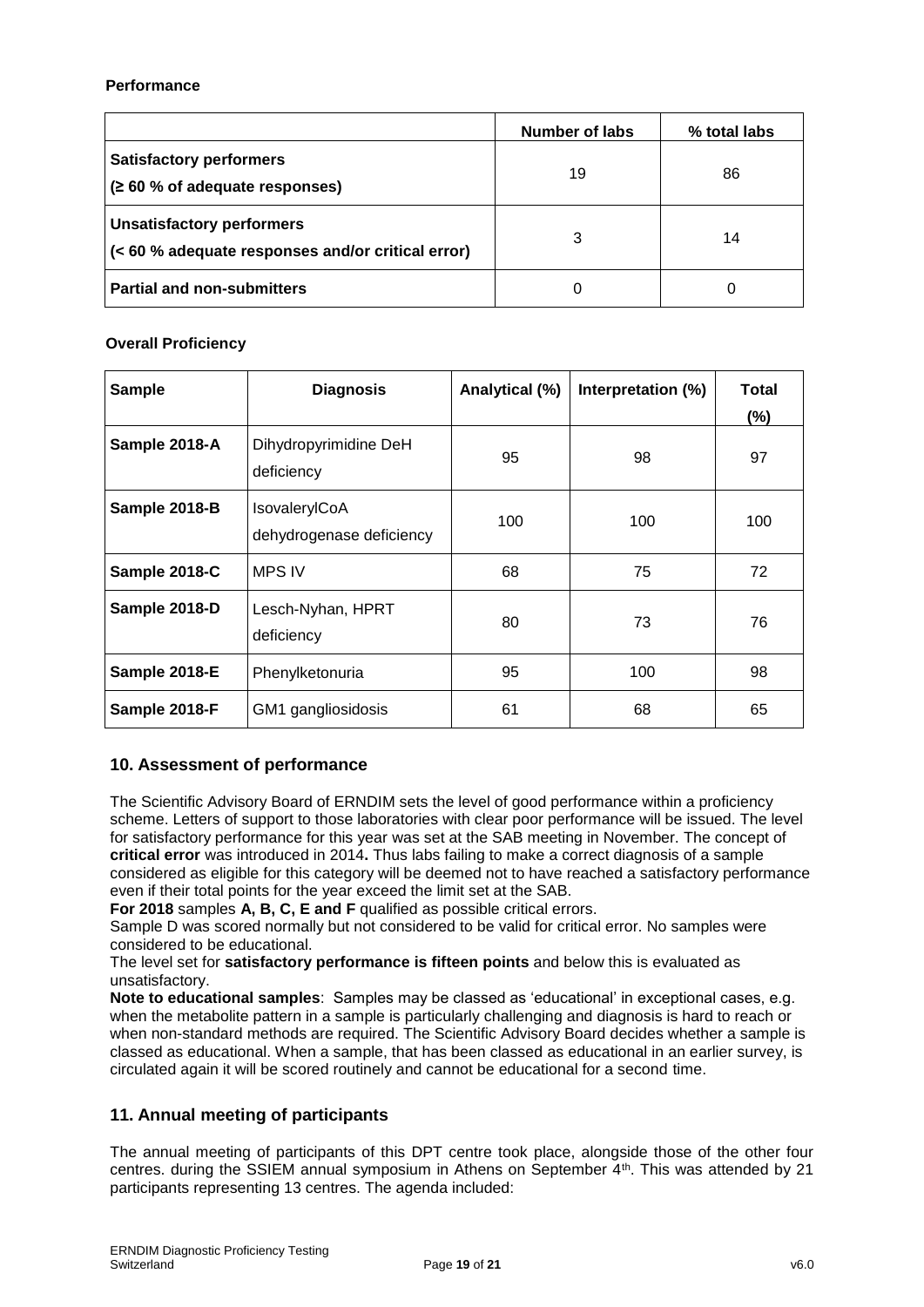- Organisational aspects, samples, delivery, reporting improvements?
- Reports on individual samples performance
- Overall performance and scores
- Critical error samples
- Perspectives / Discussion
	- o How to improve performance for certain types of disorder
	- o Do our current EQA schemes meet emerging needs e.g. due to technology changes
- DPT meeting in 2019: this is planned to be held at the SSIEM annual symposium in Rotterdam, September 3rd.

We remind you that attending the annual meeting is an important part of the proficiency testing. The goal of the program is to **improve** the competence of the participating laboratories, which includes the critical review of all results with a discussion about improvements.

## **12. Information from the Executive Board and the Scientific Advisory Board**

- New **reference materials** are now provided by SKML: they are not related to EQA samples anymore. There are two concentration levels for each group of analytes. The most suitable low and high concentration levels are defined by the respective scientific advisors. Analytes and their concentrations will be approximately the same in consecutive batches of control material. These reference materials can be ordered through the ERNDIM website. Participants are encouraged to use them as internal control, but they cannot be used as calibrants. On the website a new section for data management completes the ERNDIM internal Quality Control System. Laboratories have the option to submit results and request reports showing their result in the last run in comparison to defined acceptance limits, their own historical data and the mean of all laboratories using the same batch control material.
- A set of **organic acid mixtures** has been developed by Dr Herman ten Brink in Amsterdam, following request and advice from ERNDIM. The product is currently available at: [HJ.tenBrink@VUmc.nl](mailto:HJ.tenBrink@VUmc.nl)
- **Training**: SSIEM Academy training courses.
	- A 2 days course will be been organized on Monday and Tuesday 29 and 30 April 2019 near Zurich. The program for biochemists includes:
		- Glycogen Storage Disorders
		- CDG Syndromes
		- Mitochondrial Disease
		- Neurotransmitters disorders
	- The lectures will be available on the SSIEM website
- **Urine samples**: we remind you that every year, each participant must provide to the scheme organizer at least 300 ml of urine from a patient affected with an established inborn error of metabolism or "normal" urine, together with a short clinical report. If possible, please collect 1500 ml of urine: this sample can be sent to all labs participating to one of the DPT schemes. Each urine sample must be collected from a single patient (don't send urine spiked with pathological compounds). Please don't send a pool of urines, except if urine has been collected on a short period of time from the same patient. For "normal" urine, the sample must be collected from a symptomatic patient (don't send urine from your kids!). Annex 1 gives the list of the urine samples we already sent.

As soon as possible after collection, the urine sample must be heated at 50 °C for 20 minutes. Make sure that this temperature is achieved in the entire urine sample, not only in the water bath. Then aliquot the sample in 10 ml plastic tubes (minimum 48 tubes), add stoppers and freeze. Be careful to constantly homogenize the urine while aliquoting the sample. Send the aliquots on dry ice by rapid mail or express transport to:

Brian Fowler / Matthias Baumgartner Stoffwechselabteilung Kinderspital Zürich Steinwiesstrasse 75 8032 Zürich phone: ++41 61 704 2826 E-mail: brian.fowler@ukbb.ch